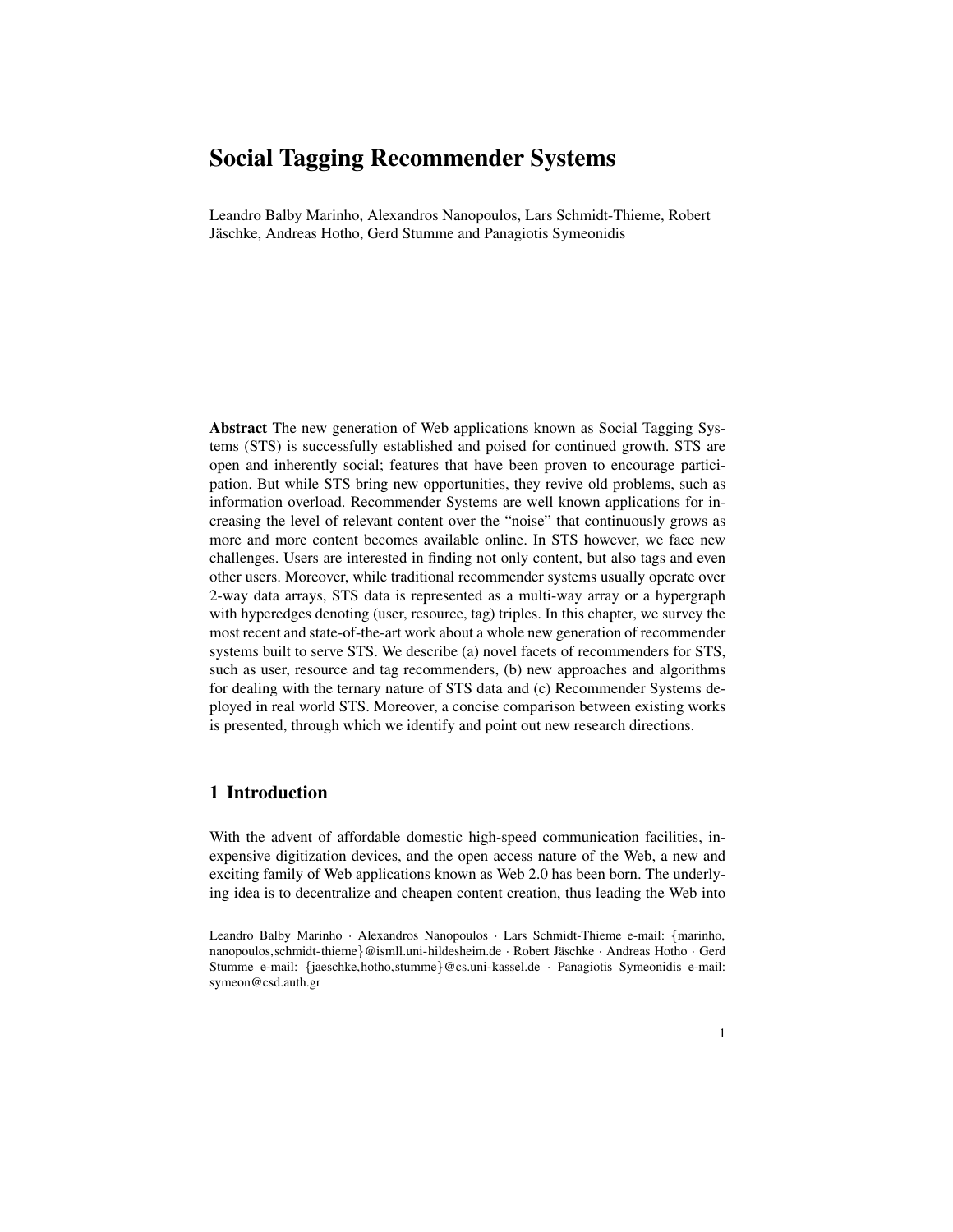a more open, connected, and democratic environment. In this chapter we will focus on a particular family of Web 2.0 applications known as Social Tagging Systems (STS for short). STS assign a major role to the ordinary user, who is not only allowed to publish and edit resources, but also and more importantly, to create and share lightweight metadata in the form of freely chosen keywords called *tags*. The exposure of users to both tags and resources creates a fundamental trigger for communication and sharing, thus lowering the barriers to cooperation and contributing to the creation of collaborative lightweight knowledge structures known as *folk*sonomies<sup>1</sup>. Some notable examples of STS are sites like Delicious<sup>2</sup>, BibSonomy<sup>3</sup>, YouTube<sup>4</sup> and Flickr<sup>5</sup>, where Delicious allows the sharing of bookmarks, BibSonomy the sharing of bookmarks and lists of literature, Flickr the sharing of photos, and YouTube the sharing of videos. These systems are characterized by being easy to use and free to anyone willing to participate. Once a user is logged in, he can add a resource to the system, and assign arbitrary tags to it.

If on the one hand this new family of applications brings new opportunities, it revives old problems on the other, namely the problem of information overload. Millions of individual users and independent providers are flooding STS with content and tags in an uncontrolled way, thereby lowering the potential for content retrieval and information sharing. One of the most successful approaches for increasing the level of relevant content over the "noise" that continuously grows as more and more content becomes available online lies on Recommender Systems (RS for short). In STS however, we face several new challenges. Users are interested in finding not only content, but also tags and even other users. Moreover, while traditional RS usually operate over 2-way data arrays, folksonomy data is represented as a multiway array or a hypergraph with hyperedges denoting (user, resource, tag) triples. Furthermore, while there is an extensive literature for rating prediction based on explicit user feedback, i.e., a numerical value denoting the degree of preference of a user for a given item, in folksonomies there are usually no ratings. Thus, before arguing why not to simply use an old solution to a recurrent problem, we need to investigate to which extent the traditional RS paradigm and approaches apply to STS.

Social tagging recommender systems is a young research area that has attracted significant attention recently, which is expressed by the increasing number of publications (e.g., [15, 11, 36, 34, 30]) and is poised for continued growth. Furthermore, real and large scale STS, such as Delicious, BibSonomy, Last.fm and YouTube for example, already offer some recommender services to their users, which implies an increasing commercial interest in the area. In this chapter we survey in a concise manner, the most recent and state-of-the-art work about a whole new generation of RS built to serve STS. We describe: (a) novel facets of RS for STS, such as user,

<sup>&</sup>lt;sup>1</sup> The term folksonomy refers to a blend of the two words folk and taxonomy, i.e., a collaborative classification system created and maintained by ordinary users.

<sup>2</sup> http://delicious.com/

<sup>3</sup> http://www.bibsonomy.org/

<sup>4</sup> http://www.youtube.com/

<sup>5</sup> http://www.flickr.com/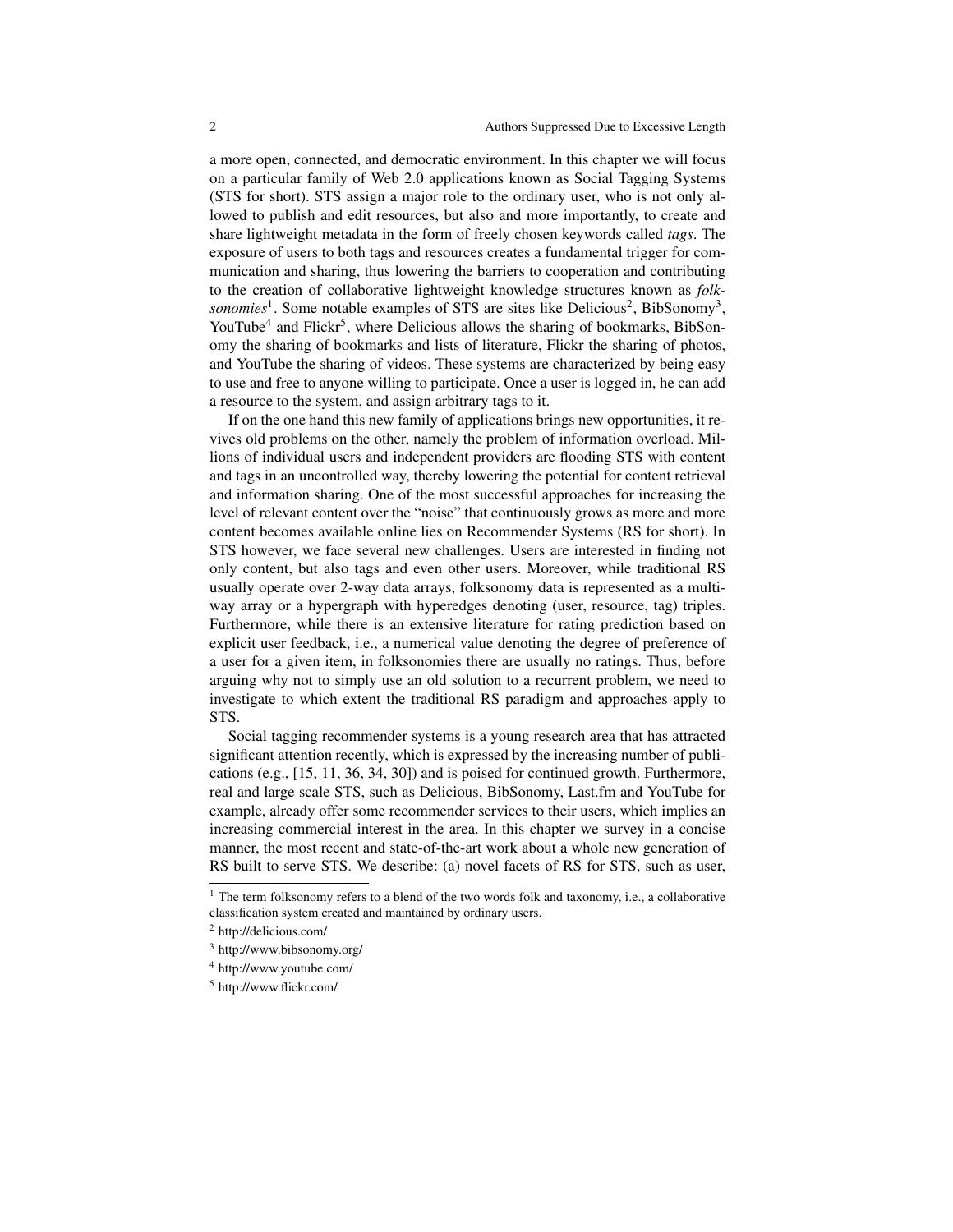resource and tag recommenders, (b) the challenges for deploying RS in real-world STS, (c) new approaches and algorithms for dealing with the inherent ternary relation of folksonomies, and (d) approaches for tag acquisition. Emphasis is given on presenting a concise comparison between existing works, through which we identify and point out new research directions.

The chapter is structured as follows. In Section 2 we characterize the data structure of folksonomies and point out some of the differences between the traditional RS paradigm and social tagging RS. In Section 3 we discuss the challenges of deploying RS in real world STS and present the BibSonomy system as a study case. Section 4 presents several families of social tagging RS, such as: graph/contentbased algorithms for recommending users, resources or tags. Section 5 provides comparisons and discussions about the algorithms presented in Section 4; and finally Section 6 closes the chapter pointing out new directions of research in this area.

### 2 Social Tagging Recommenders Systems

Folksonomies are the underlying structures of STS and result from the practice of collaboratively creating tags to annotate and categorize content. Tags, in general, are a way of grouping content by category to make them easy to view by topic. This is a grassroot approach to organize a site and help users find content they are interested in. Note that with the introduction of tags, the usual binary relation between users and resources, which is largely exploited by traditional RS, turns into a ternary relation between users, resources and tags.

Since tags are voluntarily and freely provided by ordinary users, problems such as unwillingness to tag and diverging vocabulary can easily arise. As we will see in the course of this chapter, a possible way to address these problems is through tag RS. Tags also represent additional and personalized information about resources, which if properly exploited, can eventually boost the performance of resource RS. But before we delve into how RS can deal and benefit from the additional dimension represented by tags, we need to formally define folksonomies and its data structures, elaborate on the differences between traditional RS and social tagging RS, and the challenges involved in deploying RS in real world STS; topics which are covered in the following sections.

#### *2.1 Folksonomy*

Formally, a *folksonomy* is a tuple  $F := (U, T, R, Y)$  where

• U, T, and R are non-empty finite sets, whose elements are called *users*, *tags* and *resources*, resp., and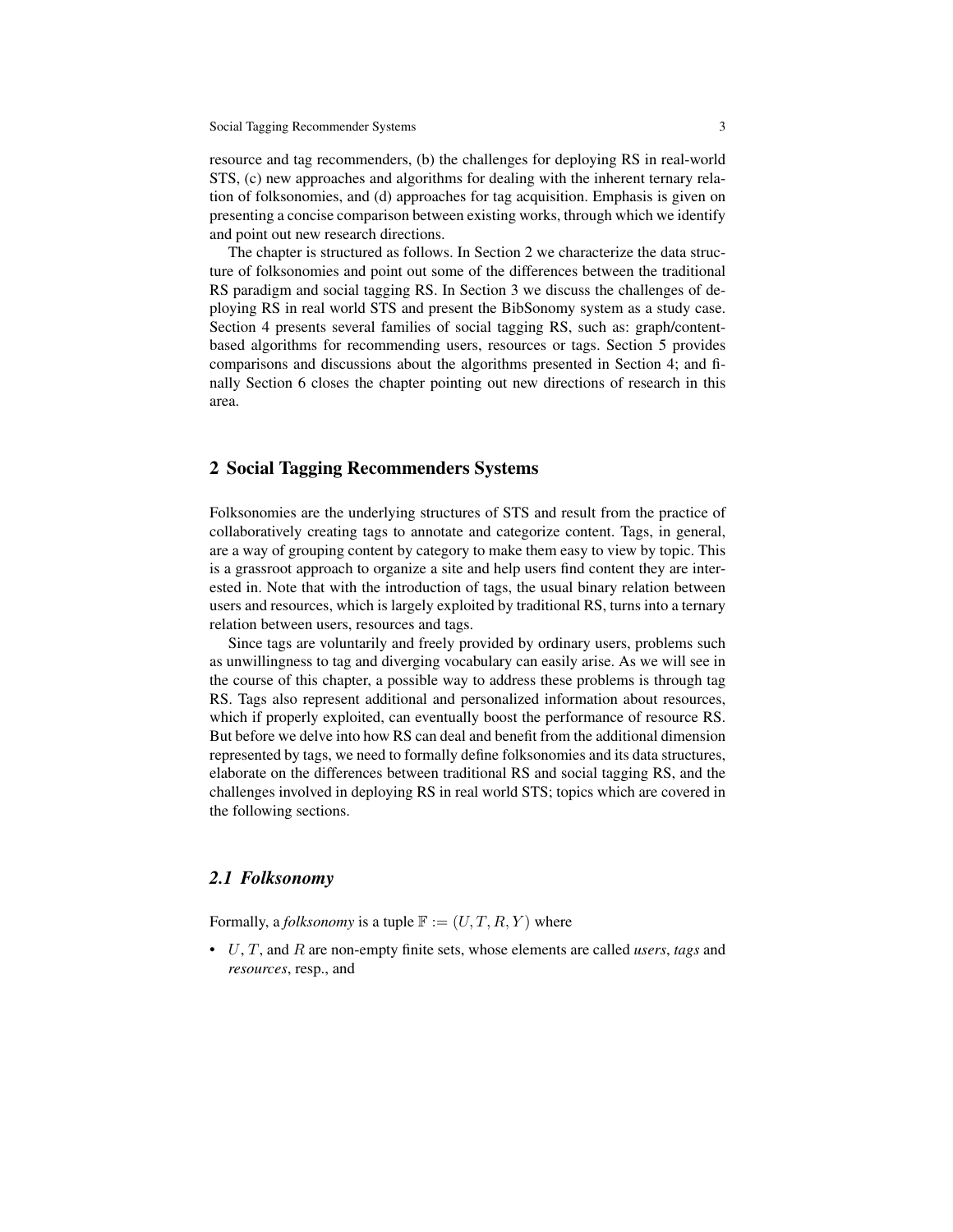• Y is a ternary relation between them, i. e.,  $Y \subseteq U \times T \times R$ , whose elements are called tag assignments.<sup>6</sup>

Users are typically described by their user ID, and tags may be arbitrary strings. What is considered a resource depends on the type of system. For instance, in Delicious, the resources are URLs, in YouTube videos, in Flickr pictures, in BibSonomy URLs or publication references, and in Last.fm, the resources can be artists, song tracks or albums.

Folksonomy data can be represented in different ways, and as we will see in Section 4, each representation can lead to different recommendation algorithms.

Folksonomies as Tensors The set of triples in  $Y$  can be represented as 3-order *tensors* (3-dimensional array)  $A = (a_{u,t,r}) \in \mathbb{R}^{K_U \times K_T \times K_R}$ , where  $K_U, K_T, K_R$ are the total numbers of tags (first mode in  $A$ ), users (second mode in  $A$ ), and resources (third mode in  $A$ ), respectively. There are different ways to represent Y as A (see Figure 1 left). Symeonidis *et al.* [34], for example, proposed to interpret Y as a sparse tensor in which 1 indicates positive feedback and the remaining data as 0:

$$
a_{u,t,r} = \begin{cases} 1, & (u,t,r) \in Y \\ 0, & \text{else} \end{cases}
$$

Rendle *et al.* [26] on the other hand, distinguish between positive and negative examples and missing values in order to learn personalized ranking of tags (c.f. Section 4). The idea is that positive and negative examples are only generated from observed tag assignments. Observed tag assignments are interpreted as positive feedback, whereas the non observed tag assignments of an already tagged resource are negative evidences. All other entries, i.e., all tags for a resource that a user has not tagged yet, are assumed to be missing values (see Figure 1 right).

Note that in folksonomies, differently from typical RS, there are usually no numerical ratings indicating the explicit preference of a user for a given resource/tag.

Folksonomies as Hypergraphs An equivalent, but maybe more intuitive representation of a folksonomy, is a tripartite (undirected) hypergraph  $G := (V, E)$ , where  $V := U \cup T \cup R$  is the set of nodes, and  $E := \{ \{u, t, r\} \mid (u, t, r) \in Y \}$  is the set of hyperedges (see Figure 2).

<sup>&</sup>lt;sup>6</sup> In the original definition [12], it is introduced additionally a subtag/supertag relation, which we omit here. The version used here is known in Formal Concept Analysis [7] as a *triadic context* [21, 33].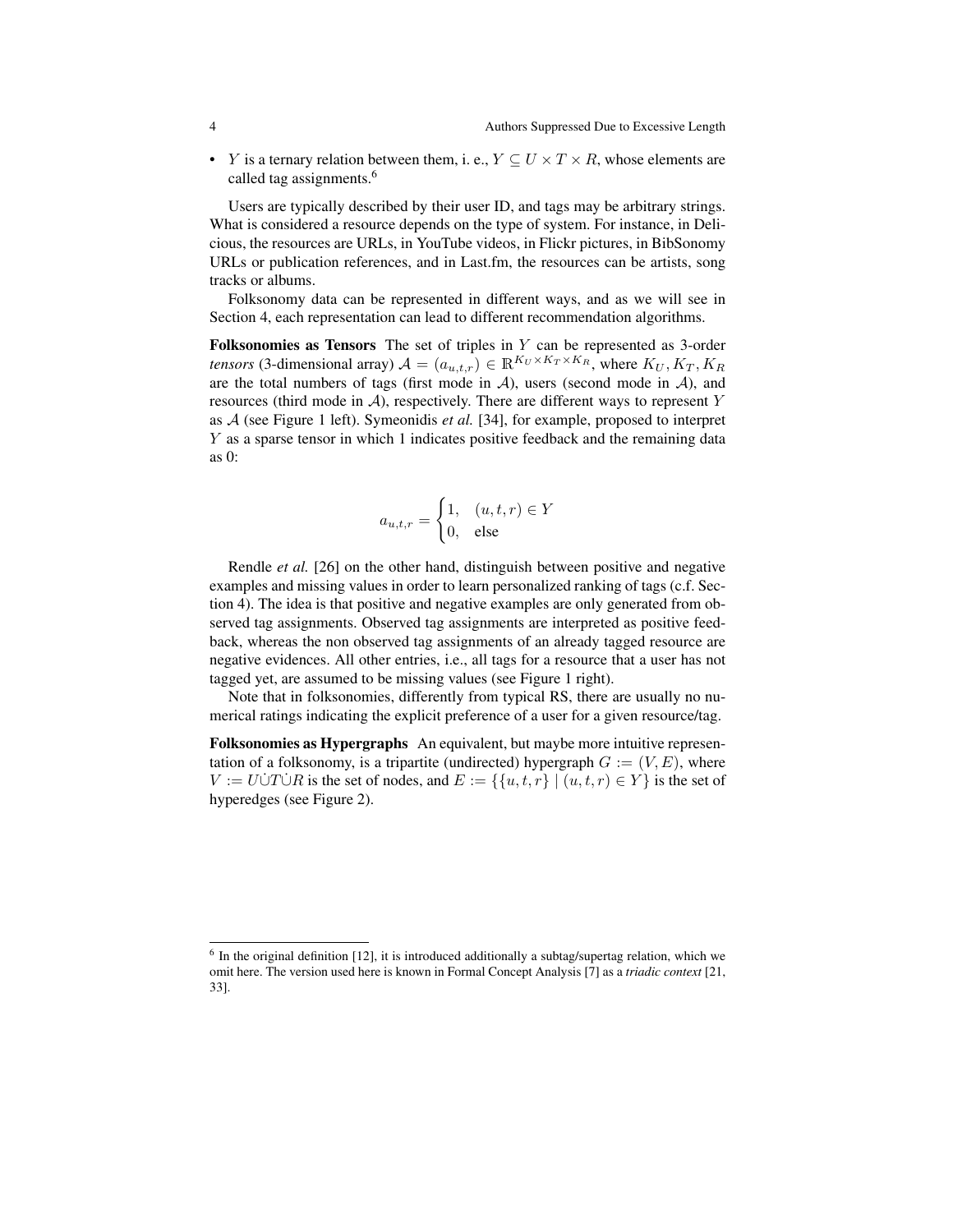

Fig. 1 *Left* [34]: 0/1 sparse tensor representation where positive feedback is interpreted as 1 and the remaining data as 0. *Right* [26]: Non observed tag assignments for a given already tagged resource are negative examples. All other entries are missing values.



Fig. 2 Tripartite undirected hypergraph representation of a folksonomy.

# *2.2 The Traditional Recommender Systems Paradigm*

Recommender systems are software applications that aim at predicting the user interest for a particular resource based on a collection of user profiles, e.g., the user's history of purchase/resources' ratings, click-stream data, demographic information, and so forth. Usually RS predict ratings of resources or suggest a list of new resources that the user hopefully will like the most. Traditionally, for  $m$  users and  $n$ resources, the user profiles are represented in a user-resource matrix  $\mathbf{X} \in \mathbb{R}^{m \times n}$ . The matrix can be decomposed into row vectors:

$$
\mathbf{X} := [\mathbf{x}_1, ..., \mathbf{x}_m]^{\mathrm{T}} \text{ with } \mathbf{x}_u := [x_{u,1}, ..., x_{u,n}], \text{ for } u := 1, ..., m,
$$

where  $x_{u,r}$  indicates that user u rated resource r by  $x_{u,r} \in \mathbb{R}$ . Each row vector  $x_u$ corresponds thus to a user profile representing the resource's ratings of a particular user. This decomposition usually leads to algorithms that leverage user-user similarities, such as the well known user-based collaborative filtering (CF) [27]. The matrix can alternatively be represented by its column vectors:

 $\mathbf{X} := [\mathbf{x}_1,...,\mathbf{x}_n]$  with  $\mathbf{x}_r := [x_{1,r},...,x_{m,r}]^\text{T}$ , for  $r := 1,\ldots,n,$ 

in which each column vector  $x_r$  corresponds to a specific resource's ratings by all  $m$  users. This representation usually leverages item-item similarities and leads to item-based CF algorithms [3].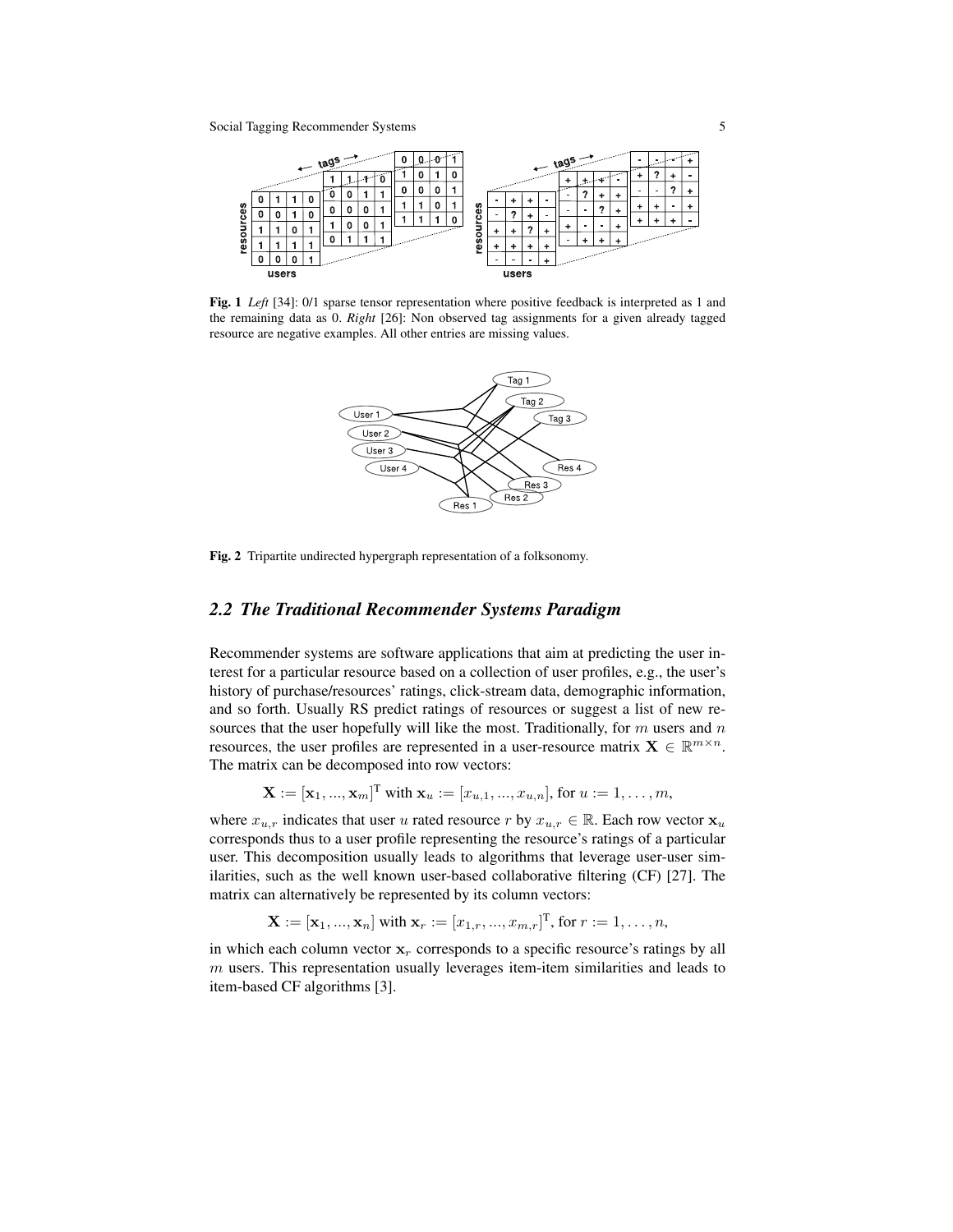Note that because of the ternary relational nature of folksonomies, traditional RS cannot be applied directly. Therefore, in order to develop RS for folksonomies, one needs to either (i) reduce the ternary relation  $Y$  to a lower dimensional space (usually 2-order tensors) where traditional RS can be applied, or develop new algorithms that operate over 3-order tensors or tripartite undirected hypergraphs. Note that if one follows (i), care must be taken during the dimensionality reduction since important information can be discarded, which can lower the overall accuracy of the recommendations. In Section 4 we present and discuss both families of algorithms.

#### *2.3 Multi-mode Recommendations*

STS aim at promoting sharing of resources and communication among users, differently from the traditional RS paradigm where one is usually concerned only with rating prediction or resource recommendations. STS users may be interested in sharing resources/tags or even finding other interesting users, and therefore recommendation can be provided for any of these entity types.

The recommendation of tags, a.k.a. tag suggestion, is used in several systems, like Delicious and BibSonomy for example. It involves the recommendation of tags to users, based on the tags other users have provided for the same resources. Tag recommendations can expose different facets of an information item and relieve users from the obnoxious task to come up with a good set of tags. Moreover, tag recommendation can reduce the problem of data sparsity, which results by the unwillingness of users to provide an adequate number of tags. Figure 6 illustrates tag recommendations in BibSonomy.

It is important to note that differently from traditional RS where there is usually no repeat-buying, i.e., the user usually does not buy the same book, movie, CD, etc. twice, re-occurring tags are a common feature of STS. A tag that has already been used to annotate a resource can be re-used to annotate other different resources. This means that while traditional RS usually only recommend items that the user has not yet bought or rated, tag-recommenders can eventually recommend tags that the user has already used for other resources.

The recommendation of resources is largely used in e-commerce and advertising, like in Amazon for example. With the actual trend towards STS, the current resource recommendation services will also be able exploit the tags to boost the recommendation performance, for example, by recommending resources to users based on the tags they have in common with other similar users. The movie recommendation website movielens<sup>7</sup>, where users rate the movies they like and receive recommendations about other movies in which they might be interested, is a notable example. It started as a traditional recommender service operating over the typical user-rating binary matrix and just recently added social tagging features, whereby new tag-aware algorithms are being developed and deployed (c.f. [29]).

<sup>7</sup> http://www.movielens.org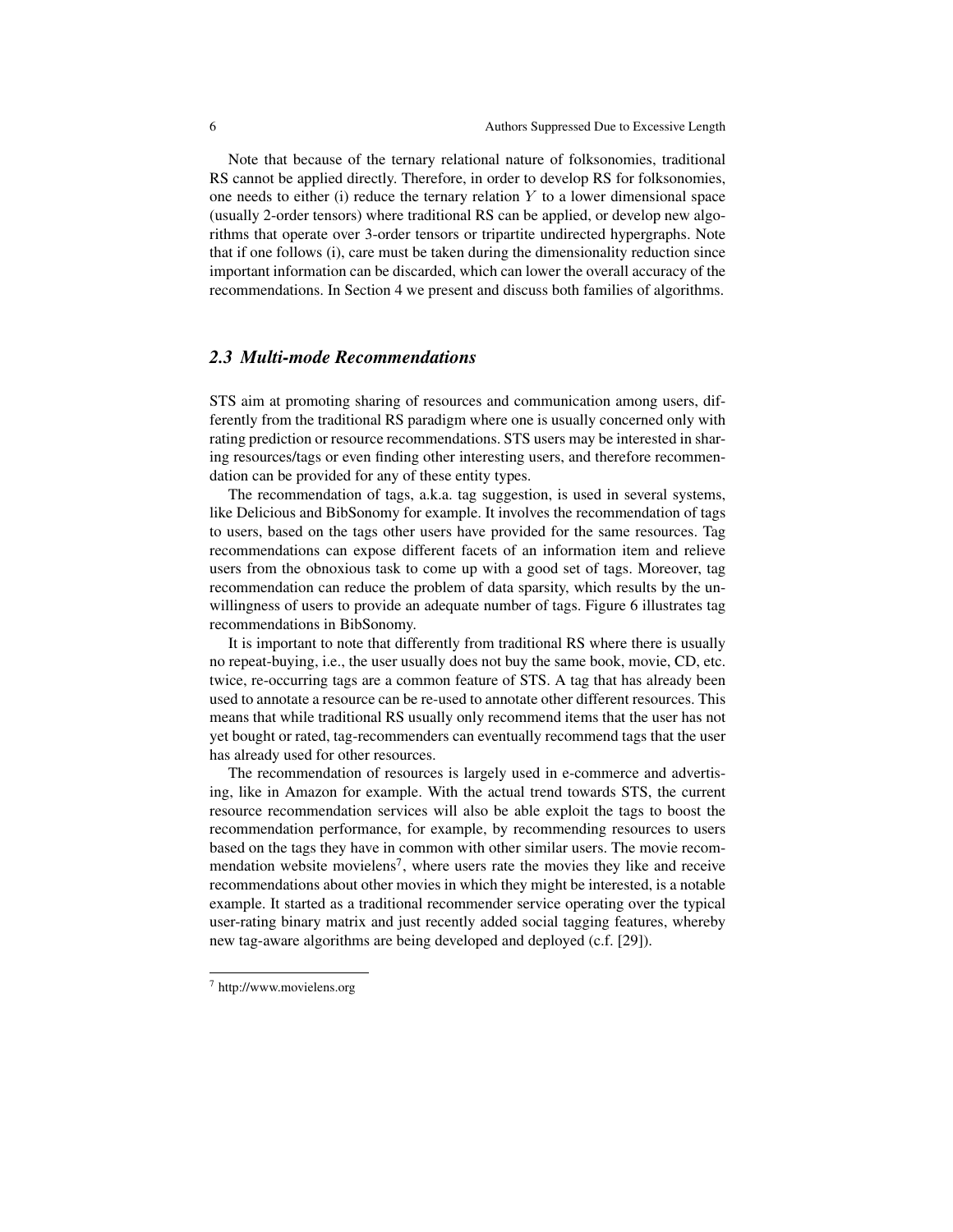



A third type of recommendation is to recommend interesting users to a target user, opting in connecting people with common interests and encouraging people to contribute and share more content. With the term *interesting* users, we mean those users who have similar profile with the target user. If a set of tags is frequently used by many users, then these users implicitly form a group of users with common interests, even though they may not have any physical or online connections. The tags represent the commonly interested web contents to this user group. An example of user recommendation in the MyStrands<sup>8</sup> system is illustrated in Figure 3.

Each mode of recommendation, i.e., tag, resource, or user, is useful, depending of course on the context of the particular application. We argue that algorithms that are able to provide multi-mode recommendations have an advantage, as multi-mode recommendations are a subject of growing interest both in commerce and research.

# 3 Real World Social Tagging Recommender Systems

### *3.1 What are the Challenges?*

For a recommender system to be successful in a real world application, it must approach several challenges. First, the provided recommendations must match the situation, i.e., tags should describe the annotated resource, products should awake the

<sup>8</sup> http://www.mystrands.com/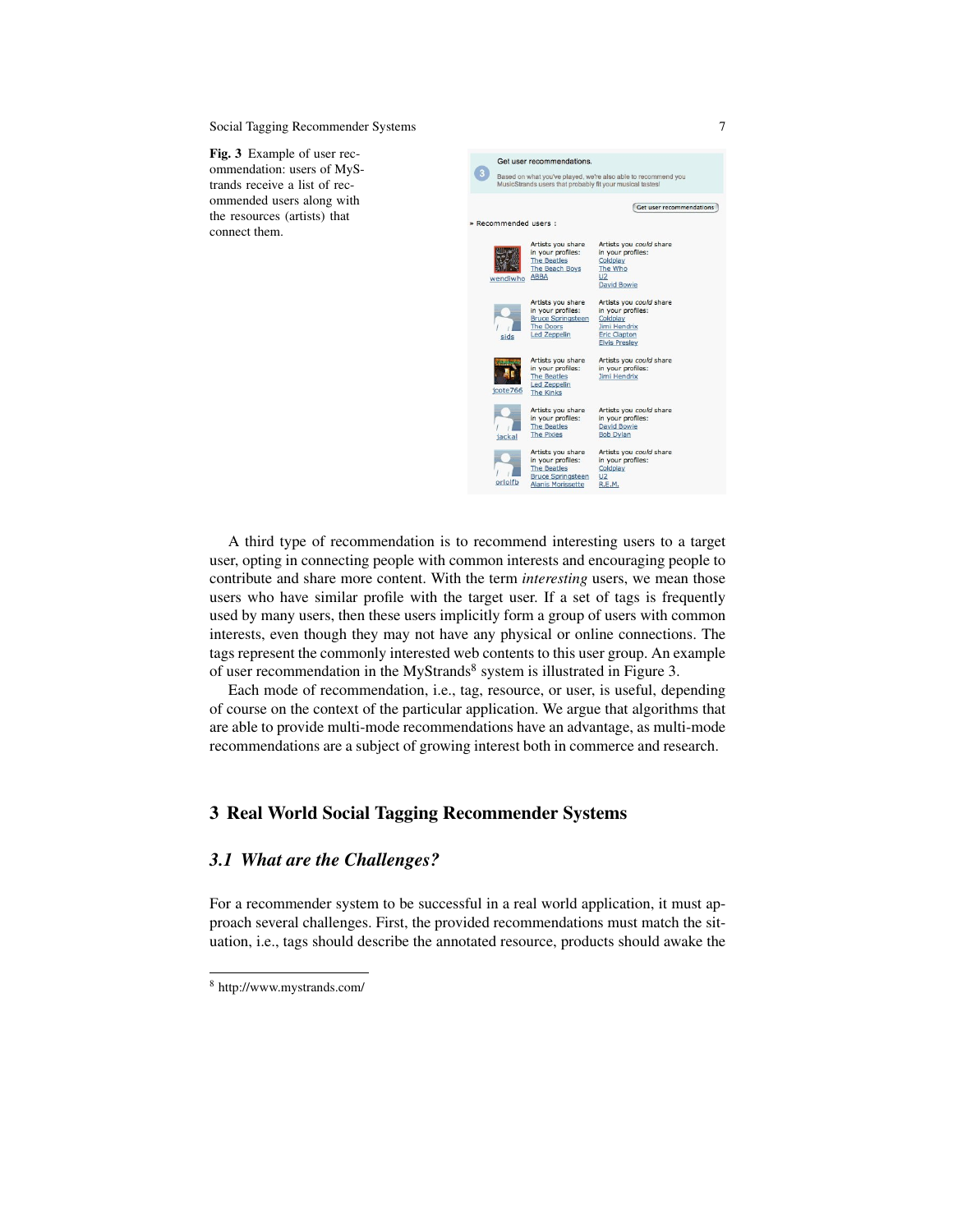interest of the user, suggested resources should be interesting and relevant. Second, the suggestions should be traceable such that one easily understands why he got the items suggested. Third, they must be delivered timely without delay and they must be easy to access (i.e., by allowing the user to click on them or to use tab-completion when entering tags). Furthermore, the system must ensure that recommendations do not impede the normal usage of the system.

In this section we focus on tag recommendations in collaborative tagging systems as example for recommenders in Web 2.0 applications. Most collaborative tagging systems contain a tag recommender which suggests tags to the user when she is annotating a resource. Recommending tags can serve various purposes, such as: increasing the chances of getting a resource annotated, reminding a user what a resource is about and consolidating the vocabulary across the users. Furthermore, as Sood et al. [32] point out, tag recommendations "fundamentally change the tagging process from generation to recognition" which requires less cognitive effort and time.

More formally, given a user u and a resource r, the task of a tag recommender is to predict the tags  $\text{tags}(u, r)$  the user will assign to the resource. We will depict the (ordered!) set of recommended tags by  $T(u, r)$ . Although we don't take the order of tags as the user entered them into account, the order of tags as given by the recommender plays an important role for the evaluation.

#### *3.2 BibSonomy as Study Case*

#### 3.2.1 System Description

BibSonomy started as a students project at the Knowledge and Data Engineering Group of the University of Kassel<sup>9</sup> in spring 2005. The goal was to implement a system for organizing  $BIBT$ <sub>E</sub>X [25] entries in a way similar to bookmarks in Delicious – which was at that time becoming more and more popular. BIBT<sub>E</sub>X is a popular literature management system for LATEX [20], which many researchers use for writing scientific papers. After integrating bookmarks as a second type of resource into the system and upon the progress made, BibSonomy was opened for public access at the end of 2005 – first announced to collegues only, later in 2006 to the public.

A detailed view of one bookmark post in BibSonomy can be seen in Figure 4. The first line shows in bold the title of the bookmark which has the URL of the bookmark as underlying hyperlink. The second line shows an optional description the user can assign to every post. The last two lines belong together and show detailed information: first, all the tags the user has assigned to this post (*web, service, tutorial, guidelines* and *api*), second, the user name of that user (*hotho*) followed by a note, how many users tagged that specific resource. These parts have underlying

<sup>9</sup> http://www.kde.cs.uni-kassel.de/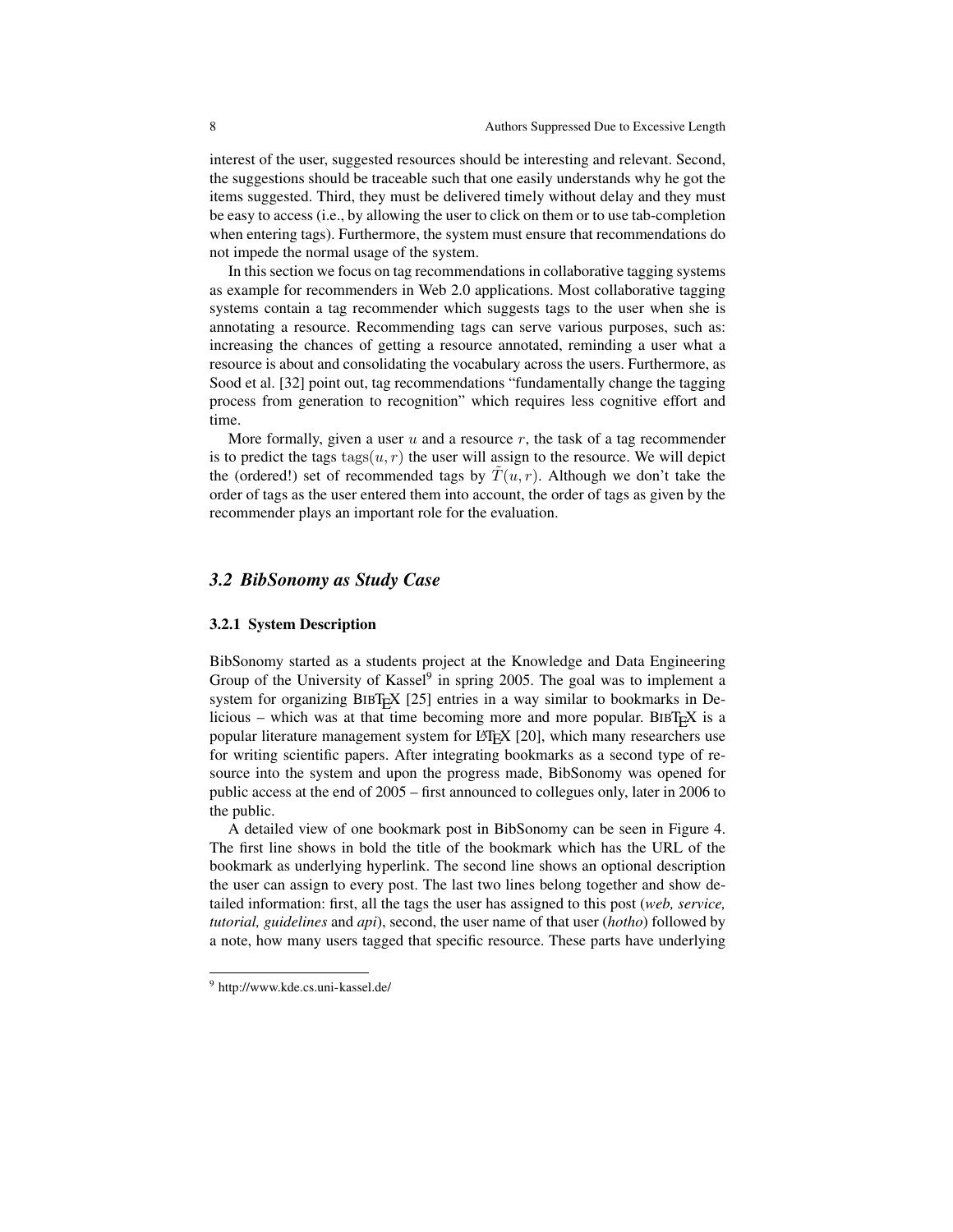| <b>REST web services</b><br>Good intro to the REST "architecture"<br>to web service tutorial guidelines api rest by hotho and 3 other<br>people on 2006-04-04 16:11:47 copy | <b>Semantic Network Analysis of Ontologies</b><br>Bettina Hoser and Andreas Hotho and Robert Jäschke and<br>Christoph Schmitz and Gerd Stumme. Proceedings of the 3rd<br>European Semantic Web Conference \emph{(accepted for<br>publication)} (2006)<br>to web 2006 social ontology myown semantic analysis network<br>sna by hotho and 1 other person on 2006-04-06 21:32:23 pick<br>copy URL BibTeX |
|-----------------------------------------------------------------------------------------------------------------------------------------------------------------------------|--------------------------------------------------------------------------------------------------------------------------------------------------------------------------------------------------------------------------------------------------------------------------------------------------------------------------------------------------------------------------------------------------------|
| <b>Fig. 4</b> detail showing a single bookmark                                                                                                                              | Fig. 5 detail showing a single publication                                                                                                                                                                                                                                                                                                                                                             |
| post                                                                                                                                                                        | post                                                                                                                                                                                                                                                                                                                                                                                                   |

hyperlinks, leading to the corresponding tag pages of the user, the users page and a page showing all four posts (i. e., the one of user *hotho* and those of the three other people) of this resource. The structure of a publication post is very similar, as seen in Figure 5.

#### 3.2.2 Recommendations in BibSonomy

To support the user during the tagging process and to facilitate the tagging, BibSonomy includes a tag recommender (see Figure 6). When a user finds an interesting web page (or publication) and posts it to BibSonomy, the system offers up to ten recommended tags on the posting page.



Fig. 6 Tag recommendations in BibSonomy during annotation of a bookmark.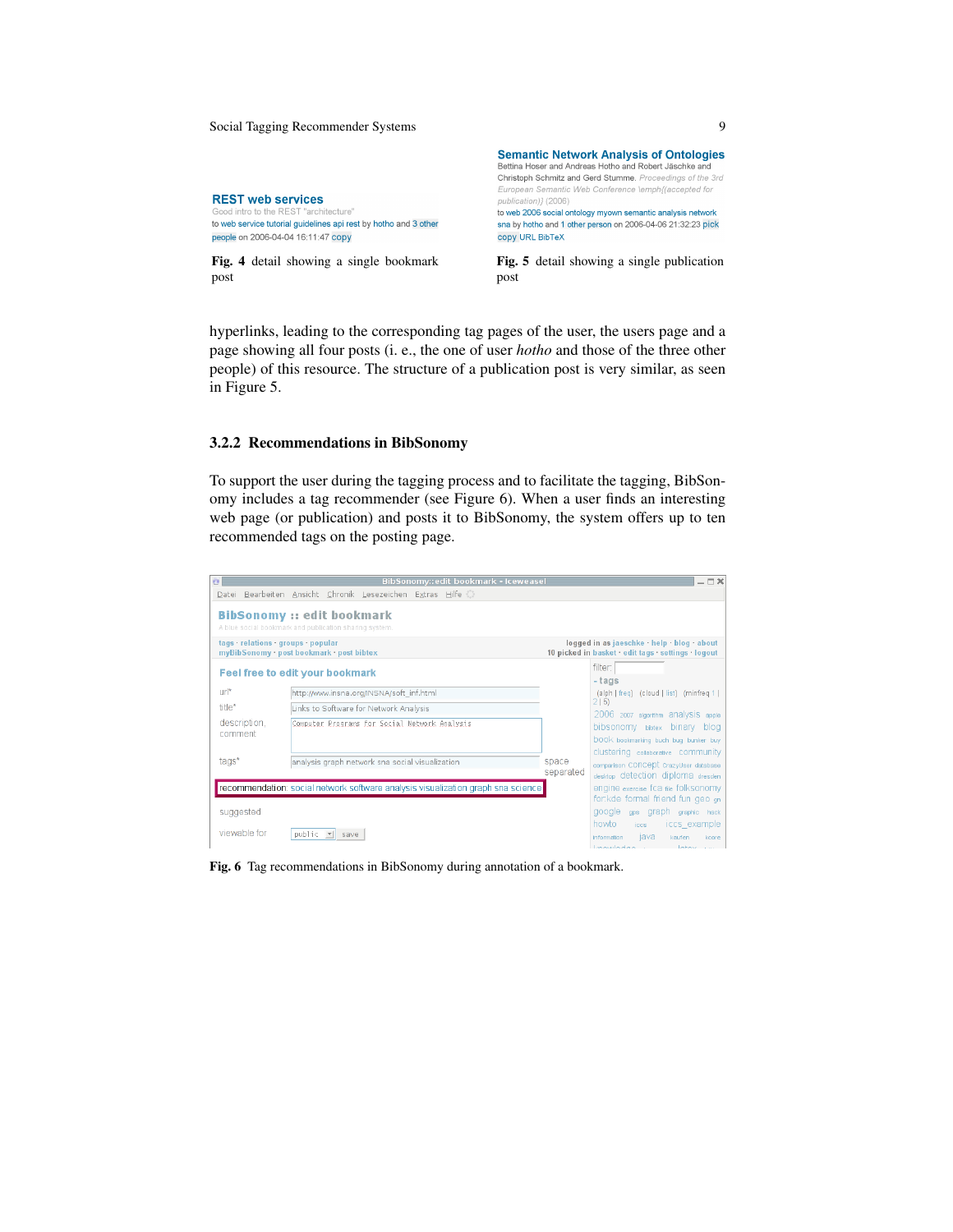#### 3.2.3 Technological and Infrastructure Requirements

Implementing a recommendation service for BibSonomy required to tackle several problems, some of them we describe here.

First, having enough data available for recommendation algorithms to produce helpful recommendations is an important requirement one must address already in the design phase. The recommender needs access to the systems database and to what the user is currently posting (which could be accomplished, e.g., by (re) loading recommendations using techniques like AJAX). Further data - like the full text of documents – could be supplied to tackle the cold-start problem (e.g., for content-based recommenders). The system must be able to handle large amounts of data, to quickly select relevant subsets and provide methods for preprocessing.

The available hardware and expected amount of data limits the choice of recommendation algorithms which can be used. Although some methods allow (partial) precomputation of recommendations, this needs extra memory and might not yield the same good results as online computation. Both hardware and network infrastructure must ensure short response times to deliver the recommendations to the user without too much delay. Together with a simple and non-intrusive user interface this ensures usability.

Further aspects which should be taken into account include implementation of logging of user events (e.g., clicking, key presses, etc.) to allow for efficient evaluation of the used recommendation methods in an online setting. Together with a live evaluation this also allows to tune the result selection strategies to dynamically choose the (currently) best recommendation algorithm for the user or resource at hand. The multiplexing of several available algorithms together with the simple inclusion of external recommendation services (by providing an open recommendation interface) is one of the recent developments in BibSonomy.

## *3.3 Collecting Tags*

The quality of tags can directly affect the recommendation process. Social tagging exploits the "wisdom of crowds". However, social tagging can present problems like sparsity (users tend to provide a constrained number of tags), polysemy (tags are subject to multiple interpretations), or lack of shareability (e.g., due to tags used for personal organization like "chillout"). All these problems can harm the accuracy of recommendation. For this reason, we have to consider that social tagging is not the only way for a system to collect tags. Alternative ways to collect tags can work complementary to social tagging, resulting to tag collections with improved quality, which may eventually increase the accuracy of recommendation. Moreover, through the comparison of social tagging with alternative tag collection methods, we will be able to better characterize the advantages and disadvantages of the social tagging process. We can examine the following alternative ways for collecting tags: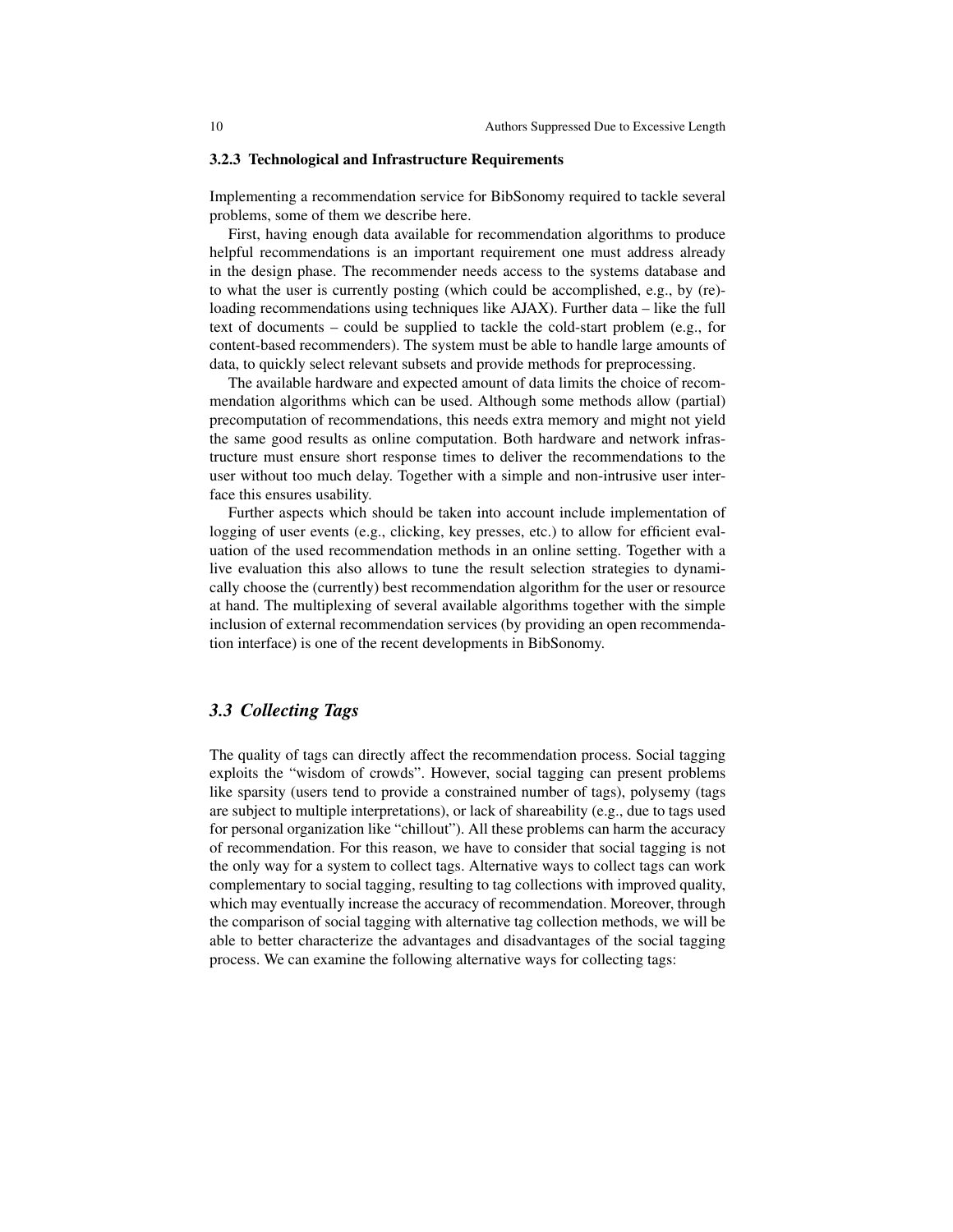- Tagging based on experts: Instead of using the "wisdom of crowds", this approach is relying on a much smaller number of domain experts, which annotate resources using, mainly, structured vocabularies. Experts provide tags that are objective and cover multiple aspects. Pandora<sup>10</sup> is a notable example of a system that uses experts for tagging music resources. The main advantage of using experts is the high-quality of the resulting tags. This comes, of course, to the cost of manual work, which is both time consuming and expensive.
- Tagging based on annotation games: The  $ESPGame<sup>11</sup>$  is a breakthrough idea to use a game to employ humans for the purpose of annotation. Two players observe simultaneously the same image and are asked to enter tags until they both enter the same tag. Following the success of ESPGame, several others appeared (e.g., ListenGame<sup>12</sup>) in the domain of music. Like social tagging, games exploit the "computational power of humans". By partnering two or more people, the resulting set of tags has the potential of being highly accurate. The problem with games is that players, opting for higher scores, may sacrifice the quality of tags. For example, they may enter more general tags in favor of more specific, just to increase the probability of match.
- Tagging based on content: Several resources, like URLs, songs, etc., contain a rich content. By crawling associated information from the Web and by converting it into a suitable representation, tags can be collected using data mining algorithms. In the tag recommendation task of the ECML PKDD Discovery Challenge 2008 [11], for example, some of the tags to be predicted in the test set never appeared in the training set, which forced the participants (e.g., [23]) to use the textual content of the resources to come up with new tags. In the music domain, this approach is called auto-tagging and has been proposed to avoid the cold-start problem [5]. The advantage of content-based tags is that no humans must be directly involved during the collection process. The disadvantages are that these tags can be noisy and that their computation is intensive.

Compared to the alternative methods, social tagging has the advantage of producing large-scale tag collections. The quality of tags generally improves with a large number of taggers. Nevertheless, social tagging is prone to the cold-start problem, as new resources are seldom tagged. In Table 1 we summarize the main advantages and disadvantages of the described approaches.

| Method     | Advantages                                                     | Disadvantages                         |  |
|------------|----------------------------------------------------------------|---------------------------------------|--|
|            | Social tagging scalability, "wisdom of crowds", social context | polysemy, cold-start                  |  |
| Experts    | accurate tags                                                  | costly process, difficult scalability |  |
| Games      | "wisdom of crowds", potential scalability                      | prone to manipulation                 |  |
| Mined tags | automation, avoids cold-start                                  | noise, computationally intensive      |  |

<sup>10</sup> http://www.pandora.com/

<sup>11</sup> http://www.gwap.com/gwap/gamesPreview

<sup>12</sup> http://www.listengame.org/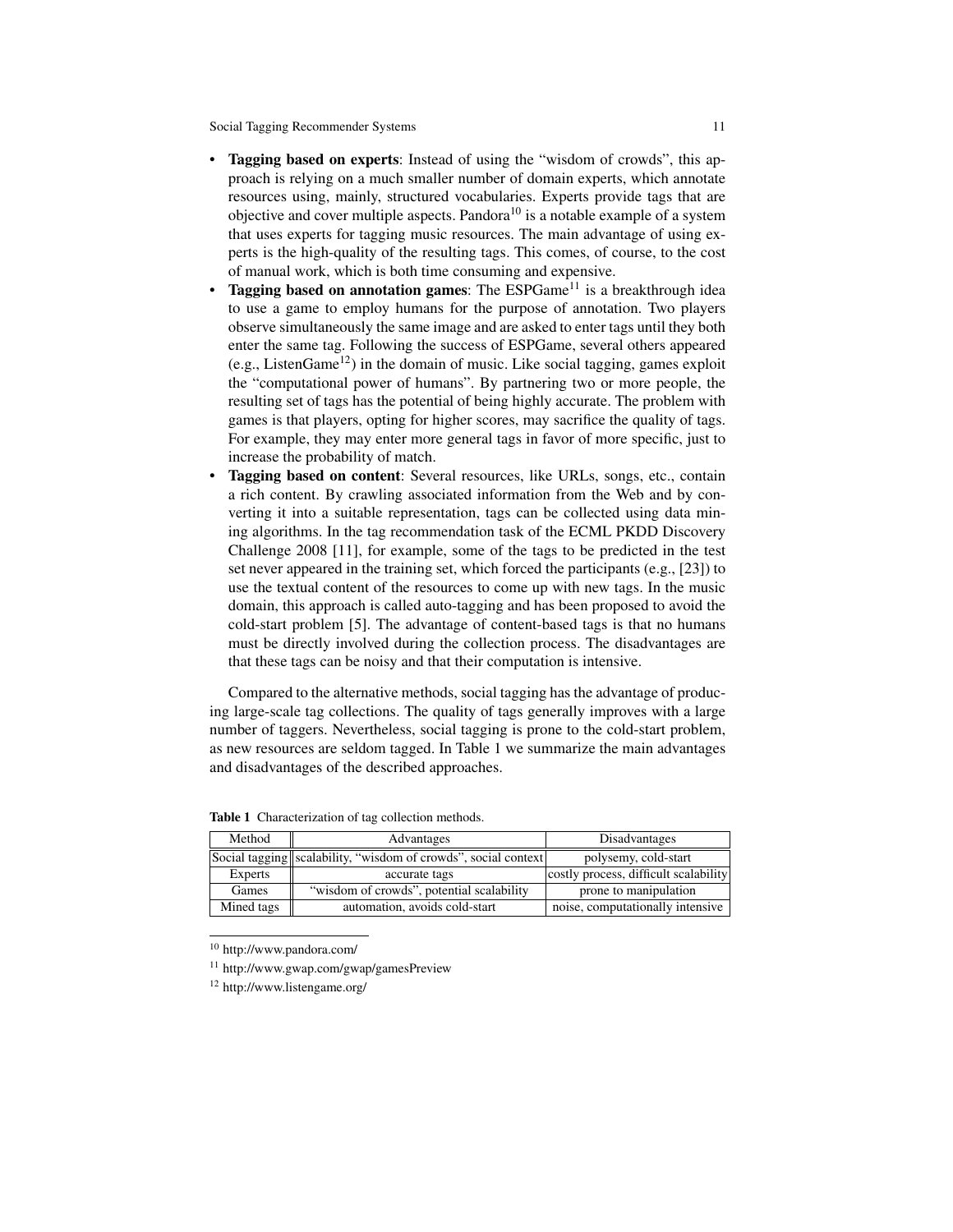### 4 Recommendation Algorithms for Social Tagging Systems

As we pointed out in Section 2, there are some particularities in folksonomies that one needs to take into account before designing RS, such as:

- Folksonomy data is represented as tensors or tripartite undirected hypergraphs and thus one needs to either transform the data in order to apply traditional recommender algorithms or extend the existent methods to operate over tensors or hypergraphs.
- Folksonomy users might be interested in multi-mode recommendations, so algorithms that serve all modes with minor or no changes during mode switching are ideally desired.
- Folksonomies allow for multi-media resources and thereby content-based algorithms should be able to efficiently incorporate content information in the folksonomy data structure.

In this section we survey some of the most recent and prominent methods about social tagging RS, showing and discussing how they address the aforementioned issues.

### *4.1 Collaborative Filtering*

Collaborative Filtering is one of the most used and successfully applied methods for personalized RS, for which a large and continuously active literature exists. Basically, it is an algorithm for matching people with similar interests for the purpose of making recommendations. As pointed out in Section 2.2, traditional recommender systems typically operate on 2-order tensors representing a binary relation between users and resources. Thus, because of the ternary relational nature of folksonomies, traditional CF cannot be applied directly, unless the ternary relation  $Y$  is reduced to a lower dimensional space [24]. To this end, in the case of user-based CF, we consider as matrix **X** alternatively the two 2-dimensional projections  $\pi_{UR}Y \in \{0,1\}^{|U|\times|R|}$ with  $(\pi_{UR}Y)_{u,r} := 1$  if there exists  $t \in T$  s.t.  $(u, t, r) \in Y$  and 0 else, and  $\pi_{UT}Y \in \{0,1\}^{|U|\times |T|}$  with  $(\pi_{UT}Y)_{u,t} := 1$  if there exists  $r \in R$  s. t.  $(u, t, r) \in Y$ and 0 else (Figure 7). One could eventually also consider the resource-tag projection matrix, what would lead to unpersonalized content-based models.

The projections preserve the user information, and lead to RS based on occurrence or non-occurrence of resources or tags, resp., with the users. Notice that we have here two possible setups in which the k-neighborhood  $N_u^k$  of a user u can be formed, by considering either the resources or the tags as objects. Having defined matrix **X**, and having decided whether to use  $\pi_{UR}Y$  or  $\pi_{UT}Y$  for computing user neighborhoods, we have the required setup to apply CF. We first compute, based on the row decomposed version of **X** and for a given k, the set  $N_u^k$  of the k users that are most similar to user u: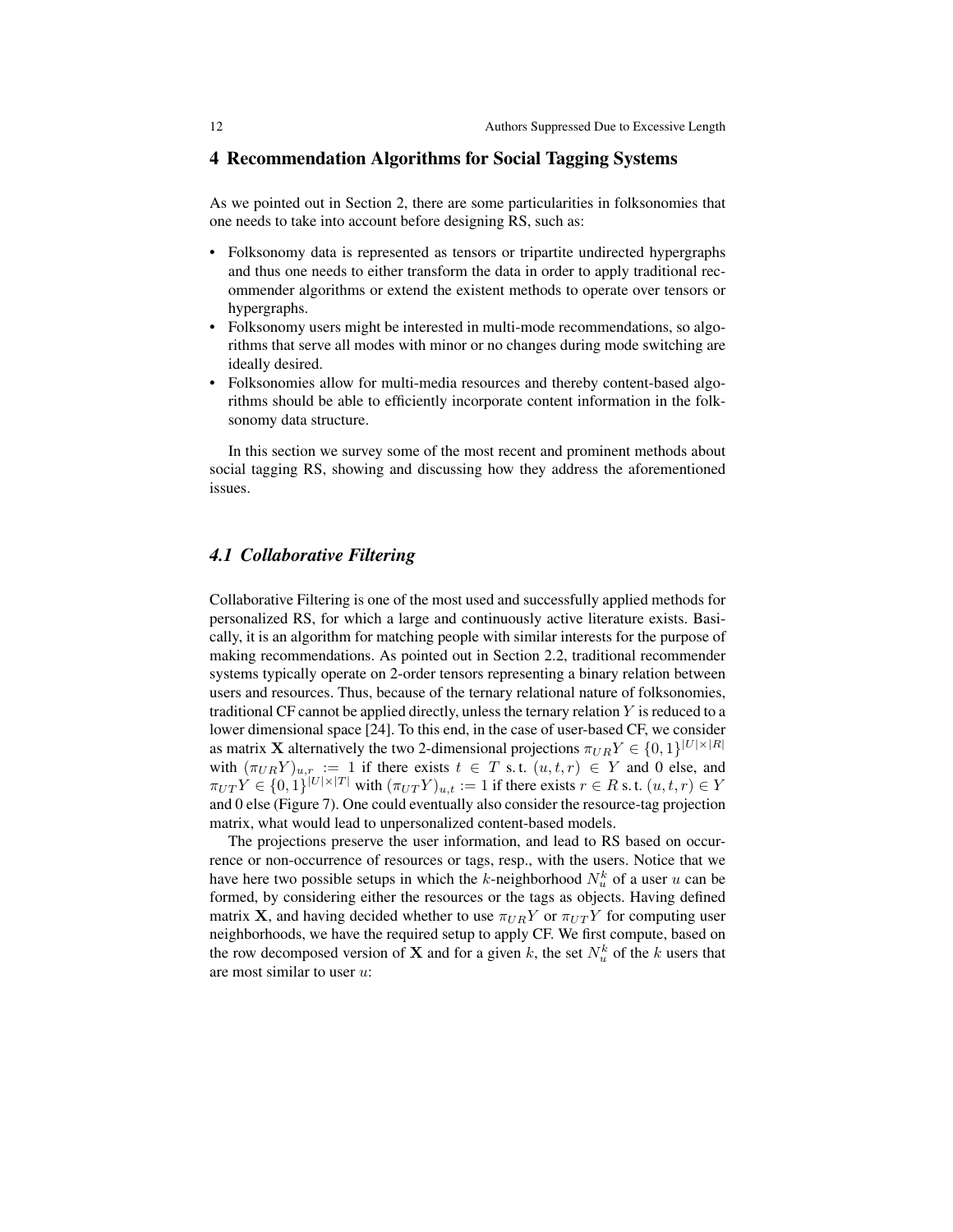Fig. 7 Projections of  $Y$  into the user's resource and user's tag spaces.



$$
N_u^k := \underset{v \in U \setminus \{u\}}{\operatorname{argmax}} \operatorname{sim}(\mathbf{x}_u, \mathbf{x}_v) \tag{1}
$$

where the superscript in the argmax function indicates the number  $k \in \mathbb{N}$  of neighbors to be returned, and sim is any well defined similarity measure, such as, for example, the usual cosine similarity measure, i. e.,  $\text{sim}(\mathbf{x}_u, \mathbf{x}_v) := \frac{\langle \mathbf{x}_u, \mathbf{x}_v \rangle}{\|\mathbf{x}_u\|\|\mathbf{x}_v\|}.$ 

Multi-mode Recommendations Having the neighborhood computed, we can extract the set  $\hat{T}(u, r)$  of s recommended tags for a given user u, a given resource r, and some  $s \in \mathbb{N}$ , as follows:

$$
\tilde{T}(u,r) := \underset{t \in T}{\text{argmax}} \sum_{v \in N_u^k} \text{sim}(\mathbf{x}_u, \mathbf{x}_v) \delta(v, t, r)
$$
\n(2)

where  $\delta(v, t, r) := 1$  if  $(v, t, r) \in Y$  and 0 else. Jäschke et al. [15] presented experiments on different datasets showing that the neighborhood computed with  $\pi_{UT}Y$ yields better tag recommendations than the one computed with  $\pi_{UR}Y$ .

If one wants to recommend resources instead, the same principle used for tags can be applied. Note that if we use only the  $\pi_{UR}Y$  projection, we would end up at the standard user-based CF algorithm (see Eq. 3). But since tags can provide extra information about user interests, they can eventually boost the recommendation quality and thereby should be exploited. A trivial tag-aware recommender method is to compute the user neighborhood based on the  $\pi_{UT}Y$  projection and aggregate the resources of the neighborhood to generate the recommendation list. A similar idea is presented in [6], where first the user-tag projection matrix  $\pi_{UT}Y$  is used to compute a ranked list of tags, whereby the recommendation list of resources is extracted. But by using only  $\pi_{UT}Y$  alone, one discards the resource information, which in this case, is the key mode of interest. In this sense, one needs to find a way to accommodate all the three modes of the folksonomy in a 2-way data structure so that standard CF can be applied. Tso-Sutter et al. [36] proposed an approach for doing that by extending the typical user-resource matrix with tags as pseudo users and pseudo resources (see Figure 8). Note that in this way the user/resource profile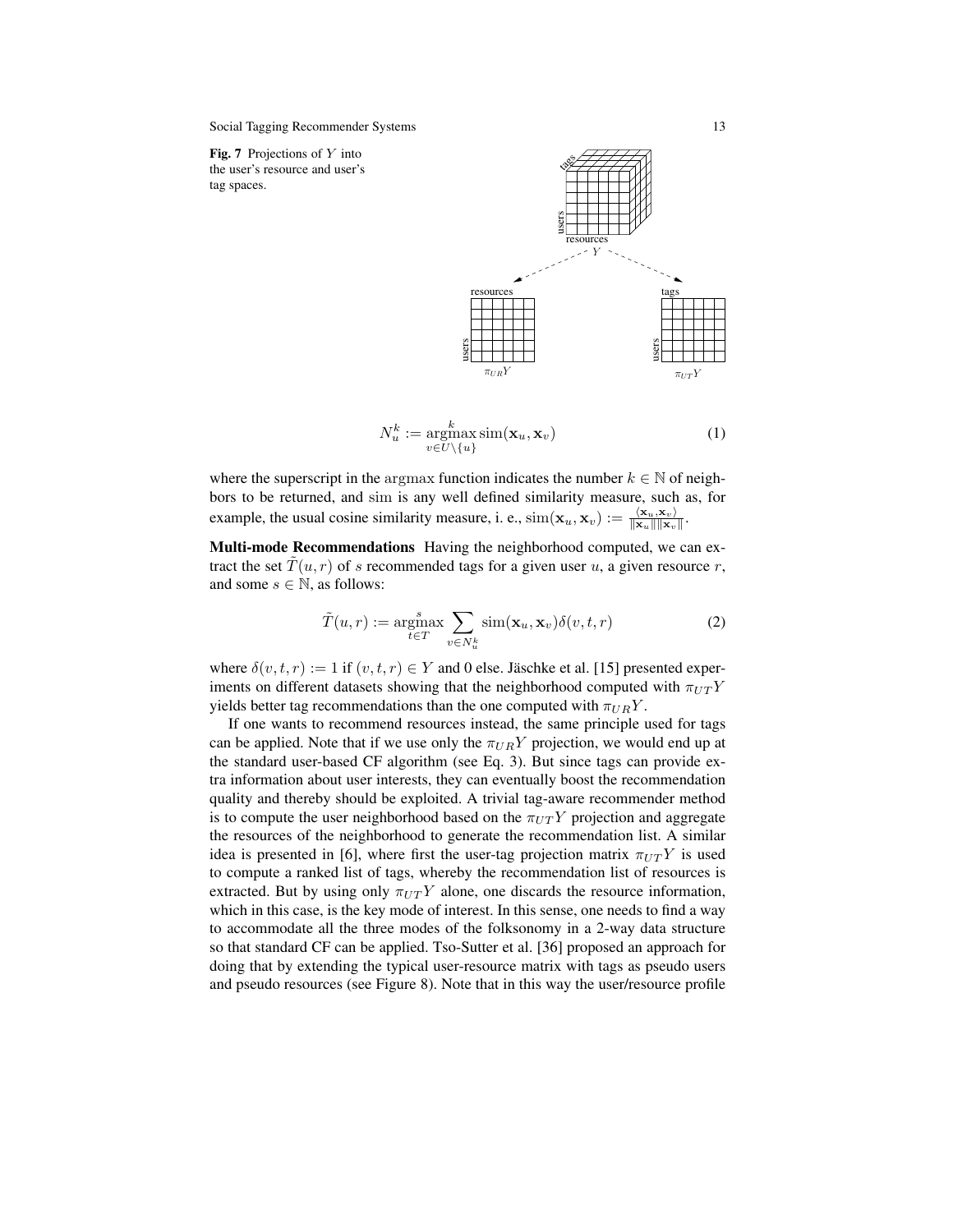is automatically enriched with tags. A fusion algorithm is then proposed for combining user-based CF (*ucf*) and item-based CF (*icf*) predictions over the extended matrix. Recall that in the standard user-based CF for the resource prediction problem, for a given user  $u$  the recommendations are a list of resources that is ranked by decreasing frequency of occurrence in the ratings of the neighbors of  $u$ , i.e.,

$$
p^{\text{ucf}}\left(f(u,r) = 1\right) := \frac{|\{v \in N_u \mid f(v,r) = 1\}|}{|N_u|},\tag{3}
$$

where  $f(u, r) \in \{0, 1\}$  is just the  $\pi_{UR}Y$  binary projection matrix, given that folksonomy users can usually bookmark only once. For item-based CF, the algorithm suggested by [3] computes a list of resources that is ranked by decreasing sum of the similarities of neighboring resources,  $N_r$ , which have been rated by user  $u$ , i.e.,

$$
p^{\text{ief}}(f(u,r) = 1) := \sum_{r' \in N_r \cap f(u,r') = 1} \text{sim}(r, r') \tag{4}
$$

The fusion of these two predictors is then computed by

$$
p^{\text{incf}}(f(u,r) = 1) := \lambda \frac{p^{ucf}(f(u,r) = 1)}{\sum_{r} p^{ucf}(f(u,r) = 1)}
$$
  
 
$$
+ (1 - \lambda) \frac{p^{icf}(f(u,r) = 1)}{\sum_{r} p^{icf}(f(u,r) = 1)},
$$
 (5)

where  $\lambda$  is just a parameter controlling the influence of *ucf* or *icf*. Note that since the values of the prediction lists computed by *ucf* and *icf* have different units (userbased being the frequency of items and item-based the similarity of items), the prediction lists are normalized to unity. For some  $s \in \mathbb{N}$ , the recommendation list is then generated by

$$
\arg\max_{r} p^{\text{incf}} \left( f(u, r) = 1 \right) \tag{6}
$$

A similar idea was proposed by Wetzker et al. [39], where the probabilistic latent semantic analysis (PLSA) model [10] is extended with tags for the recommendation of resources. In the standard PLSA, the probability that a resource co-occurred with a given user can be computed by

$$
P(r|u) := \sum_{z} P(r|z)P(z|u),\tag{7}
$$

where  $Z := \{z_1, ..., z_q\}$  is a hidden topic variable and is assumed to be the origin of observed co-occurrence distributions between users and resources. The same hidden topics are then assumed to be the origin of the resource tag co-occurrence observations, i.e.,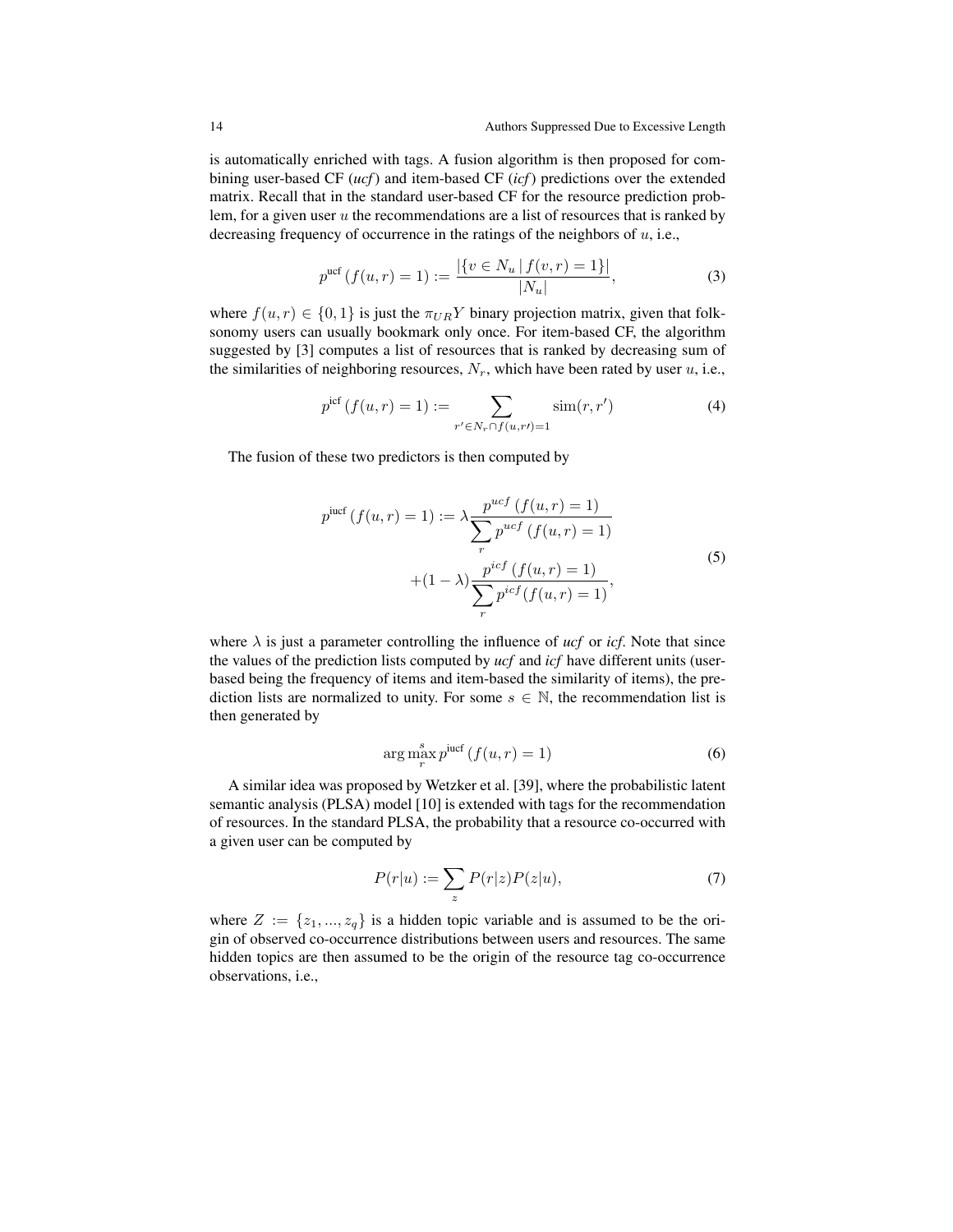



$$
P(r|t) := \sum_{z} P(r|z)P(z|t). \tag{8}
$$

Both models are then combined on the common factor  $P(r|z)$  by maximizing the log-likelihood function

$$
L := \sum_{r} \left[ \lambda \sum_{u} f(r, u) \log P(r|u) + (1 - \lambda) \sum_{t} f(r, t) \log P(r|t) \right], \quad (9)
$$

where  $f(r, t)$  corresponds to the co-occurrence counts between resources and tags. Here  $\lambda$  is a predefined weight balancing the influence of each model. The usual Expectation-Maximization (EM) algorithm is then applied for performing maximum likelihood estimation for the model. Resources for a given user  $u$  are then weighted by the probability  $P(r|u)$  (see Eq. 7), ranked, and the top ranked resources are finally recommended.

For recommending users, one can either recommend a neighborhood based on  $\pi_{UT}Y$  or  $\pi_{UR}Y$ . In order to recommend a neighborhood that takes into account the three modes of the folksonomy, one could, for example, either use the matrix extensions proposed by [36] (see Figure 8) or compute a linear combination of the user similarities based on the user-resource and user-tag projection matrices.

Remarks on Complexity CF usually suffers from scalability problems, given that the whole input matrix needs to be kept in memory. In STS, one may have to eventually keep more than one matrix in memory, depending on which kind of projections one wants to operate upon. To compute recommendations we usually need three steps:

- 1. Computation of projections: In order to compose the projections, we need to determine the  $(u, r), (u, t)$  and/or  $(r, t)$  co-occurrences. For that, we just need to do a linear scan in  $Y$ .
- 2. Neighborhood computation: In traditional user-based CF algorithms, the computation of the neighborhood  $N_u$  is usually linear on the number of users as one needs to compute the similarity of a given test user with all the other users in the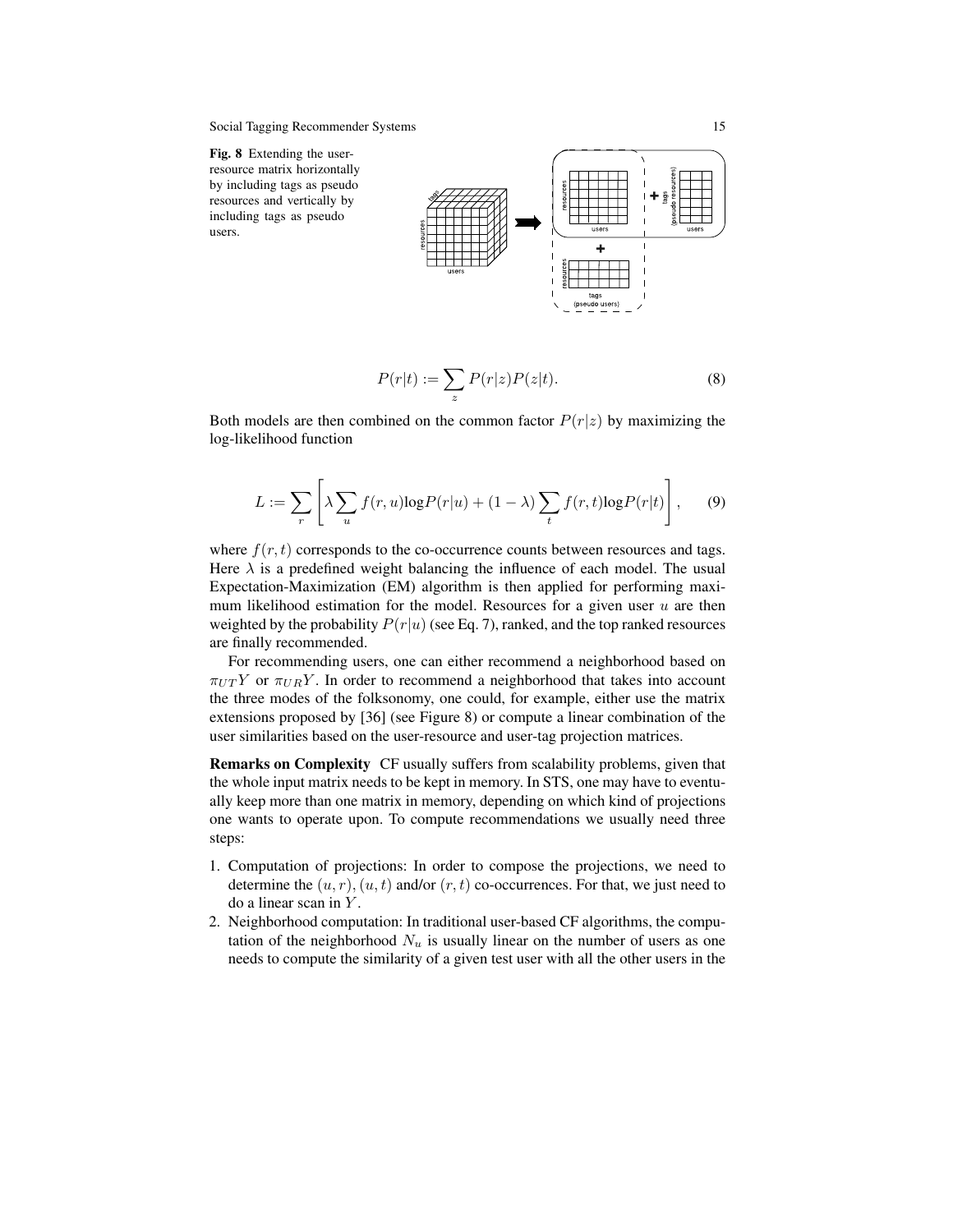database. In addition, we need to sort the similarities in order to determine the k-nearest neighbors.

3. Recommendations: For predicting the top- $n$  tag/resource recommendations for a given test user, we need to: (i) count the tags/resources co-occurrences with the nearest neighbors  $N_u$ , (ii) weight each co-occurrence by the corresponding neighbor similarity, and (iii) sort the tags/resources based on their weights (e.g., Eq. 2).

### *4.2 Recommendation based on Ranking*

In the following we present recommendation algorithms that, inspired from Web ranking, base their recommendations on a ranking score. Their common characteristic is that the score is computed according to spectral attributes extracted from the underlying folksonomy data structure. However, the different ways to represent a folksonomy (see Section 2.1) can result in different ranking-based algorithms.

#### 4.2.1 Ranking based on Tensor Factorization

By representing  $Y$  as a tensor, one is able to exploit the underlying latent semantic structure in A formed by multi-way correlations between users, tags, and resources. This can be attained using recommendation algorithms that are based on tensor factorization, as the ones proposed in [26, 34, 41]. With such algorithms multi-way correlations can be effectively detected, leading to improved performance.

The factorization of A is expressed in Equation 10. U  $\in \mathbb{U}^{K_U \times K_U}, \mathbf{T} \in$  $\mathbb{R}^{K_T \times K_T}$ ,  $\mathbf{R} \in \mathbb{R}^{K_R \times K_R}$  are orthonormal matrices corresponding to the dominant singular vectors per mode.  $S$  is the core tensor that contains the singular values, thus it has the same size as  $A$  and the property of all orthogonality.<sup>13</sup> The symbol  $\times_i$  denotes the *i*-mode multiplication between a tensor and a matrix.

$$
\mathcal{A} := \mathcal{S} \times_1 \mathbf{U} \times_2 \mathbf{T} \times_3 \mathbf{R} \tag{10}
$$

After decomposing  $\mathcal{A}$ , the matrices  $\mathbf{U}, \mathbf{T}, \mathbf{R}$ , and the core tensor  $\mathcal{S}$  are truncated by maintaining only the highest  $D$  singular values and the corresponding singular vectors per mode (henceforth, D denotes the fraction, e.g., 0.7, of the maintained values divided by the original number of values). This produces the truncated matrices  $U_D \in \mathbb{R}^{K_U \times D}, \mathbf{T}_D \in \mathbb{R}^{T_U \times D}, \mathbf{R}_D \in \mathbb{R}^{K_R \times D}$ , and the truncated core tensor  $S_D \in \mathbb{R}^{D \times D \times D}$ . Using truncation we can approximate A with the *reconstructed* tensor  $\hat{\mathcal{A}} \in \mathbb{R}^{K_U \times K_R \times \bar{K}_T}$  as expressed in Equation 11 and illustrated in Figure 9.

$$
\hat{\mathcal{A}} := \mathcal{S}_D \times_1 \mathbf{U}_D \times_2 \mathbf{T}_D \times_3 \mathbf{R}_D \tag{11}
$$

<sup>&</sup>lt;sup>13</sup> However, differently from SVD in 2-order tensors, i.e., matrices,  $S$  is not diagonal.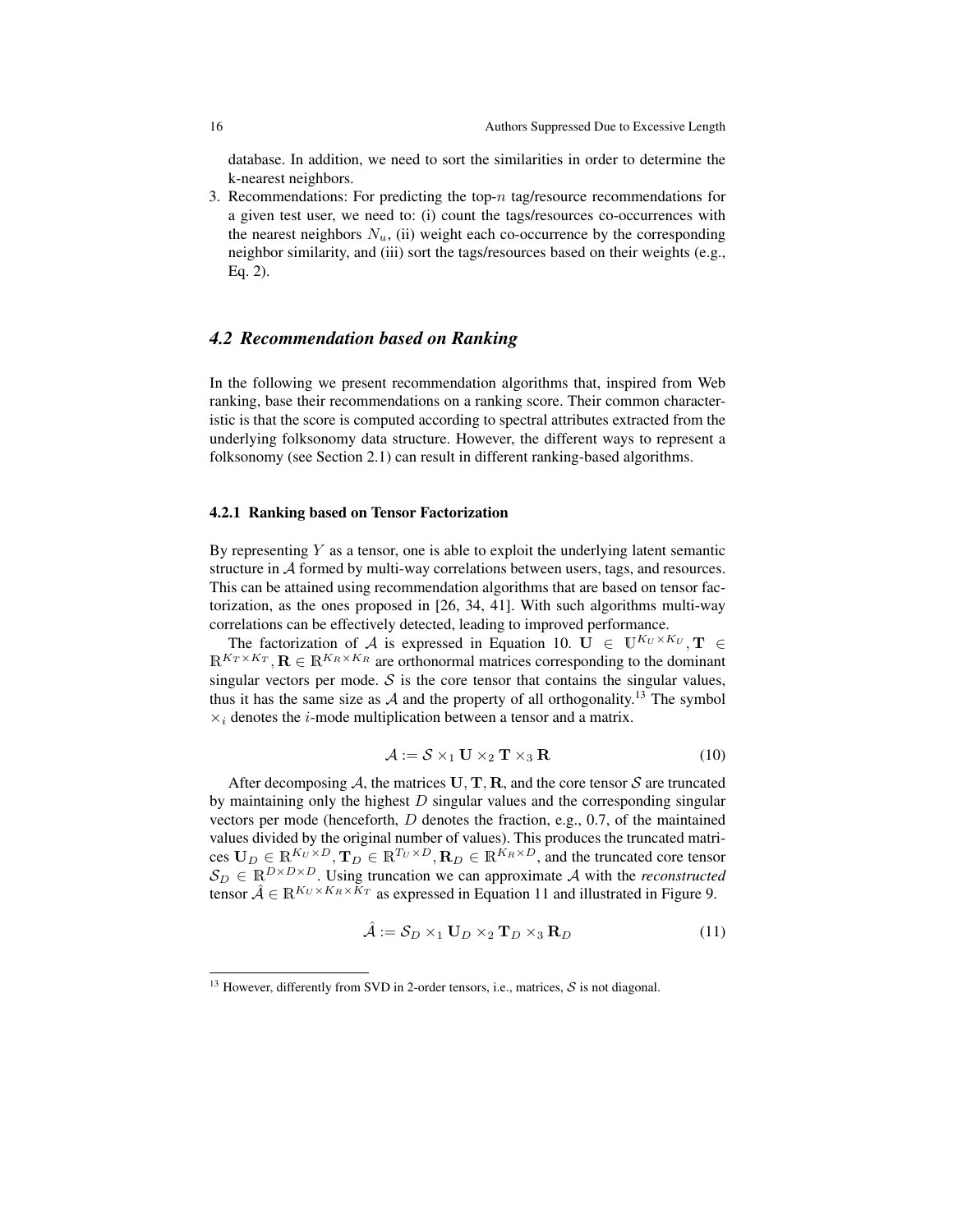Fig. 9 Tensor Factorization.



Symeonidis *et al.* [34] proposed to factorize A, using the 0/1 interpretation scheme (c.f. Figure 1 left), through the Tucker decomposition, which is the multidimensional analog of SVD for tensors; see [18] for a recent survey. The basic idea is to minimize an element-wise loss on the elements of  $\hat{A}$  by optimizing the square loss, i.e.,

$$
\underset{\hat{\theta}}{\text{argmin}} \sum_{(u,t,r) \in U \times T \times R} (\hat{a}_{u,t,r} - a_{u,t,r})^2
$$

Rendle *et al.* [26] on the other hand, propose RTF (Ranking with Tensor Factorization), a method for learning an optimal factorization of  $A$  for the specific problem of tag recommendations. First, the observed tag assignments are divided in positive, negative and missing values as described in Section 2.1 (see Figure 1 right). Let  $P_A := \{(u, r) | \exists t \in T : (u, t, r) \in Y\}$  be the set of all distinct user/resource combinations in Y, the sets of positive and negative tags of a particular  $(u, r) \in P_A$  are then defined as:

$$
T_{u,r}^{+} := \{ t \mid (u,r) \in P_{\mathcal{A}} \land (u,t,r) \in Y \}
$$
  

$$
T_{u,r}^{-} := \{ t \mid (u,r) \in P_{\mathcal{A}} \land (u,t,r) \notin Y \}
$$

From this, pairwise tag ranking constraints can be defined for the values of  $A$ :

$$
a_{u,t_1,r} > a_{u,t_2,r} \Leftrightarrow (u,t_1,r) \in T_{u,r}^+ \wedge (u,t_2,r) \in T_{u,r}^- \tag{12}
$$

Thus, instead of minimizing the least-squares as in the higher order SVD (HOSVD) methods, an optimization criterion that maximizes the ranking statistic AUC (area under the ROC-curve) is proposed. The AUC measure for a particular  $(u, r) \in P_A$ is defined as:

AUC(
$$
\hat{\theta}, u, r
$$
) :=  
\n
$$
\frac{1}{|T_{u,r}^+||T_{u,r}^-|} \sum_{t^+ \in T_{u,r}^+} \sum_{t^- \in T_{u,r}^-} H_{0.5}(\hat{a}_{u,t^+,r} - \hat{a}_{u,t^-,r})
$$
(13)

where  $H_{\alpha}$  is the Heaviside function: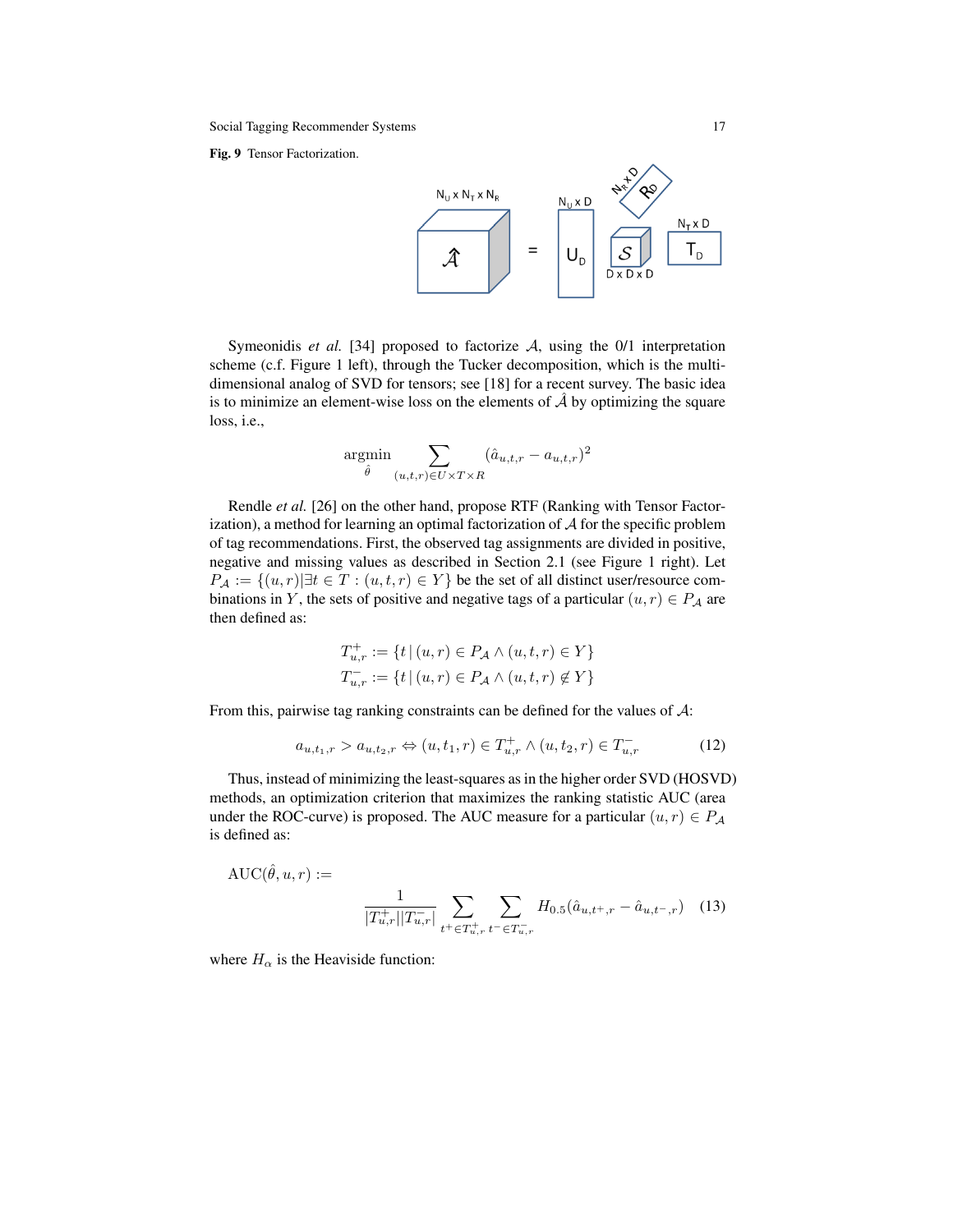18 Authors Suppressed Due to Excessive Length

$$
H_{\alpha} := \begin{cases} 0, & x < 0 \\ \alpha, & x = 0 \\ 1, & x > 0 \end{cases} \tag{14}
$$

The overall optimization task with respect to the ranking statistic AUC and the observed data is then:

$$
\underset{\hat{\theta}}{\operatorname{argmax}} \sum_{(u,r)\in P_{\mathcal{A}}} \operatorname{AUC}(\hat{\theta}, u, r) \tag{15}
$$

The optimization problem is then solved by means of gradient descent (c.f. [26]). Note that with this optimization criterion missing values are also taken into account since the maximization is only done on the observed tag assignments.

**Multi-mode Recommendations** Once  $\hat{A}$  is computed, the list with the N highest scoring tags for a given user  $u$  and a given resource  $r$  can be calculated by:

$$
Top(u,r,N) := \underset{t \in T}{\operatorname{argmax}} \hat{a}_{u,t,r} \tag{16}
$$

Recommending N resources to a given user  $u$  for a particular  $t$  can be done in a similar manner. Moreover, other users can be recommended to a particular user  $u$  given a specific tag  $t$ , according to the total score that results by aggregating all resources that are tagged with  $t$  by  $u$ . Thus, according to the data representation, tensor modeling permits multi-mode recommendations in an easy way (see [35]). However, for the RTF method described above, in which the factorization is learned by solving a specific tag ranking optimization problem, it might be necessary to define a specific optimization function for each mode of interest.

Remarks on Complexity A major benefit of a factorization model like RTF or HOSVD is that after a model is built, predictions only depend on the model. HOSVD can be performed efficiently following the approach of Sun and Kolda [19]. Other approaches to improve the scalability to large data sets is through slicing [37] or approximation [4]. In RTF the training is done based on gradient descent, and, as well as for HOSVD, the prediction runtime only depends on the number of the small factorization dimensions.

#### 4.2.2 FolkRank

The web search algorithm PageRank [2] reflects the idea that a web page is important if there are many pages linking to it, and if those pages are important themselves.<sup>14</sup> In [12], Hotho et al. employed the same underlying principle for Googlelike search and ranking in folksonomies. The key idea of the FolkRank algorithm

<sup>&</sup>lt;sup>14</sup> This idea was extended in a similar fashion to bipartite subgraphs of the web in HITS [17] and to n-ary directed graphs in [40].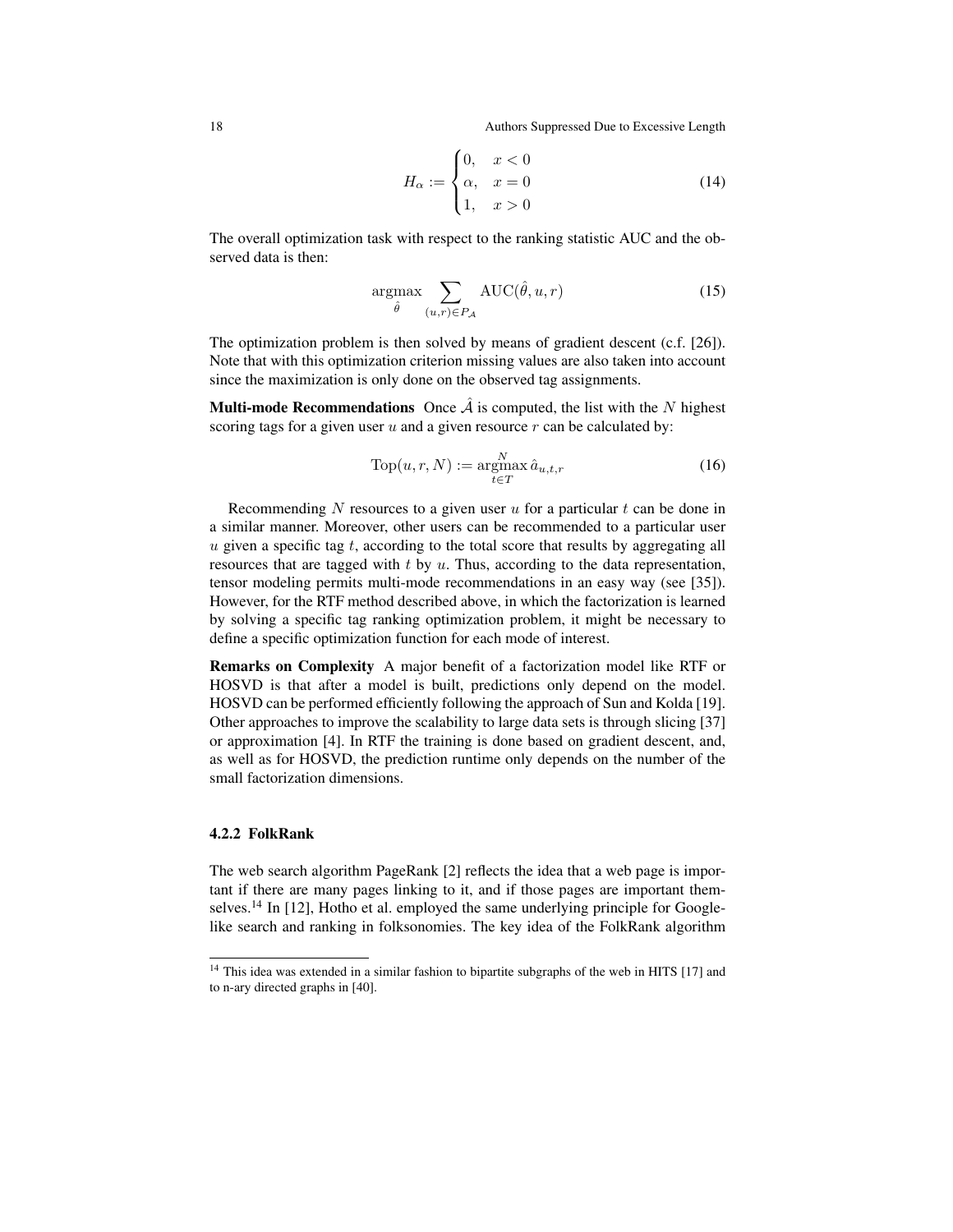is that a resource which is tagged with important tags by important users becomes important itself. The same holds, symmetrically, for tags and users. We have thus a graph of vertices which are mutually reinforcing each other by spreading their weights. In this section we briefly recall the principles of the FolkRank algorithm, and explain how it can be used for generating tag recommendations.

Because of the different nature of folksonomies compared to the web graph (undirected triadic hyperedges instead of directed binary edges), PageRank cannot be applied directly on folksonomies. In order to employ a weight-spreading ranking scheme on folksonomies, we overcome this problem in two steps. First, we transform the hypergraph into an undirected graph. Then we apply a differential ranking approach that deals with the skewed structure of the network and the undirectedness of folksonomies, and which allows for topic-specific rankings.

Folksonomy-Adapted PageRank First we convert the folksonomy  $\mathbb{F} = (U, T, R, Y)$ into an *un*directed tri-partite graph  $G_F = (V, E)$ . The set V of nodes of the graph consists of the disjoint union of the sets of tags, users and resources (i. e.,  $V = U \dot{\cup} T \dot{\cup} R$ ). All co-occurrences of tags and users, users and resources, tags and resources become edges between the respective nodes. I. e., each triple  $(u, t, r)$  in Y gives rise to the three undirected edges  $\{u, t\}$ ,  $\{u, r\}$ , and  $\{t, r\}$  in E.

Like PageRank, we employ the random surfer model, that is based on the idea that an idealized random web surfer normally follows links (e. g., from a resource page to a tag or a user page), but from time to time jumps to a new node without following a link. This results in the following definition.

The rank of the vertices of the graph is computed (like in PageRank) with the weight spreading computation

$$
\mathbf{w}_{t+1} \leftarrow dA^{\mathrm{T}} \mathbf{w}_t + (1 - d)\mathbf{p} \tag{17}
$$

where  $w$  is a weight vector with one entry for each node in  $V$ ,  $A$  is the rowstochastic version of the adjacency matrix<sup>15</sup> of the graph  $G_F$  defined above, p is the random surfer vector – which we use as preference vector in our setting, and  $d \in [0, 1]$  is determining the strength of the influence of p. By normalization of the vector p, we enforce the equality  $||\mathbf{w}||_1 = ||\mathbf{p}||_1$ . This<sup>16</sup> ensures that the weight in the system will remain constant. The rank of each node is its value in the limit  $\mathbf{w} := \lim_{t \to \infty} \mathbf{w}_t$  of the iteration process.

For a global ranking, one will choose  $p = 1$ , i. e., the vector composed by 1's. In order to generate recommendations, however, p can be tuned by giving a higher weight to the user node and to the resource node for which one currently wants to generate a recommendation. The recommendation  $T(u, r)$  is then the set of the top n nodes in the ranking, restricted to tags.

As the graph  $G_F$  is undirected, most of the weight that went through an edge at moment t will flow back at  $t+1$ . The results are thus rather similar (but not identical,

<sup>&</sup>lt;sup>15</sup>  $a_{ij} := \frac{1}{\text{degree}(i)}$  if  $\{i, j\} \in E$  and 0 else

 $16$  ...together with the condition that there are no rank sinks – which holds trivially in the undirected graph  $G_F$ .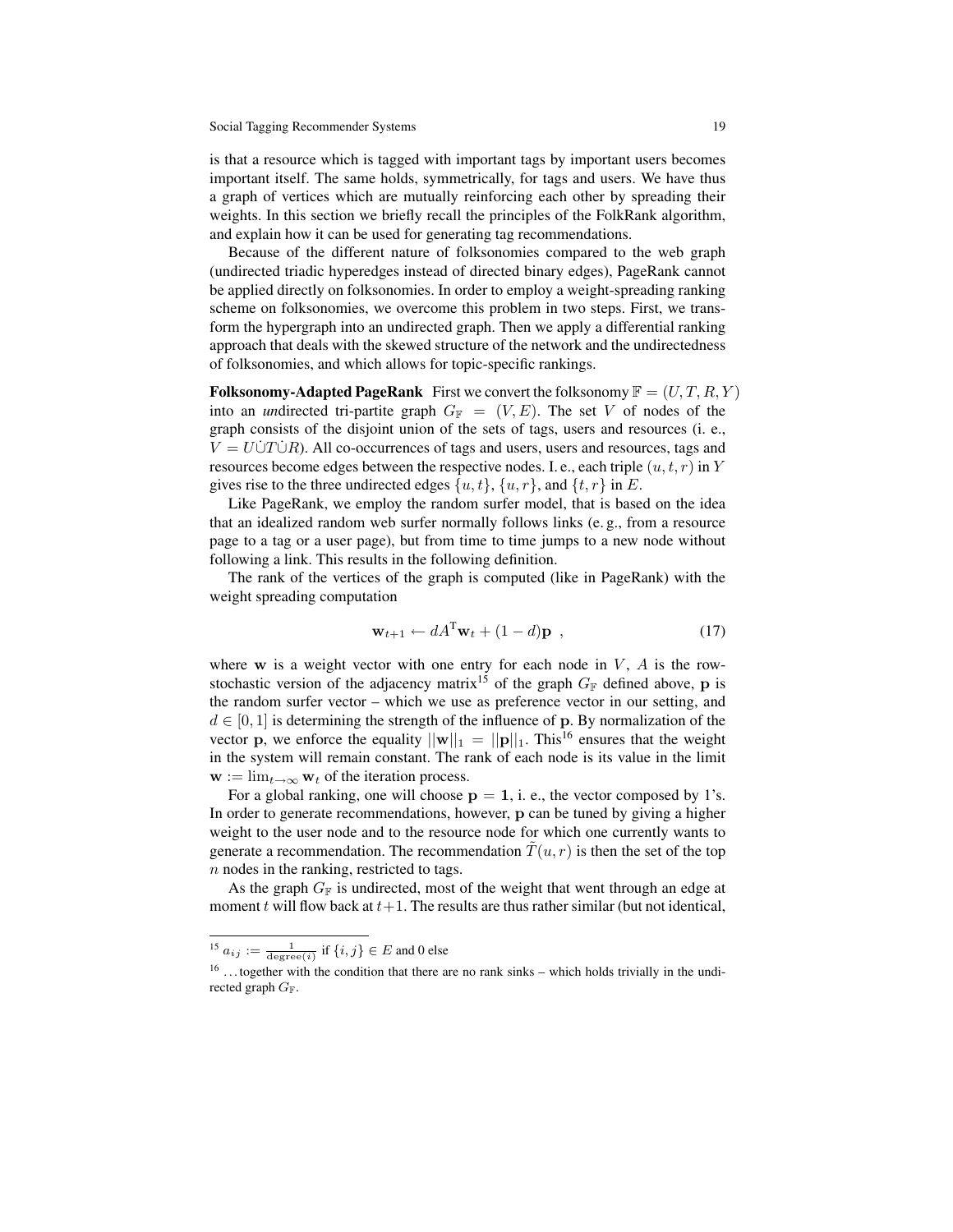due to the random surfer) to a ranking that is simply based on edge degrees. In the experiments presented below, we will see that this version performs reasonable, but not exceptional. This is in line with our observation in [12] which showed that the topic-specific rankings are biased by the global graph structure. As a consequence, we developed in [12] the following differential approach.

**FolkRank – Topic-Specific Ranking** The undirectedness of graph  $G_F$  makes it very difficult for other nodes than those with high edge degree to become highly ranked, no matter what the preference vector is. This problem is solved by the *differential* approach in FolkRank, which computes a topic-specific ranking of the elements in a folksonomy. In our case, the topic is determined by the user/resource pair  $(u, r)$  for which we intend to compute the tag recommendation.

- 1. Let  $w^{(0)}$  be the fixed point from Equation (17) with  $p = 1$ .
- 2. Let  $w^{(1)}$  be the fixed point from Equation (17) with  $p = 1$ , but  $p[u] = 1 + |U|$ and  $p[r] = 1 + |R|$ .
- 3.  $\mathbf{w} := \mathbf{w}^{(1)} \mathbf{w}^{(0)}$  is the final weight vector.

Thus, we compute the winners and losers of the mutual reinforcement of nodes when a user/resource pair is given, compared to the baseline without a preference vector. We call the resulting weight  $w[x]$  of an element x of the folksonomy the *FolkRank* of x. 17

Multi-mode Recommendations For generating tag recommendations for a given user/resource pair  $(u, r)$ , we compute the ranking as described and then restrict the result set  $T(u, r)$  to the top n tag nodes. Similarly, one can compute recommendations for users (or resources) by giving preference to a certain user (or resource). Since FolkRank computes a ranking on all three dimensions of the folksonomy, this produces the most relevant tags, users, and resources for the given user (or resource).

Remarks on Complexity One iteration of the adapted PageRank requires the computation of  $dA\mathbf{w} + (d-1)\mathbf{p}$ , with  $A \in \mathbb{R}^{s \times s}$  where  $s := |U| + |T| + |R|$ . If t marks the number of iterations, the complexity would therefore be  $(s^2 + s)t \in \mathcal{O}(s^2t)$ . However, since A is sparse, it is more efficient to go linearly over all *tag assignments* in Y to compute the product Aw. After rank computation we have to sort the weights of the tags to collect the top  $n$  tags.

For FolkRank, one has to compute the baseline  $w^{(0)}$  once (and update it on a regular basis) – hence, these costs do not really add up to the costs for computing one recommendation. However, the baseline  $w^{(0)}$  has to be subtracted from  $w^{(1)}$ , which costs at most  $|T|$  iterations (since we are only interested in the weights of the tags).

 $17$  In [12] we showed that w provides indeed valuable results on a large-scale real-world dataset while  $w^{(1)}$  provides an unstructured mix of topic-relevant elements with elements having high edge degree. In [13], we applied this approach for detecting trends over time in folksonomies.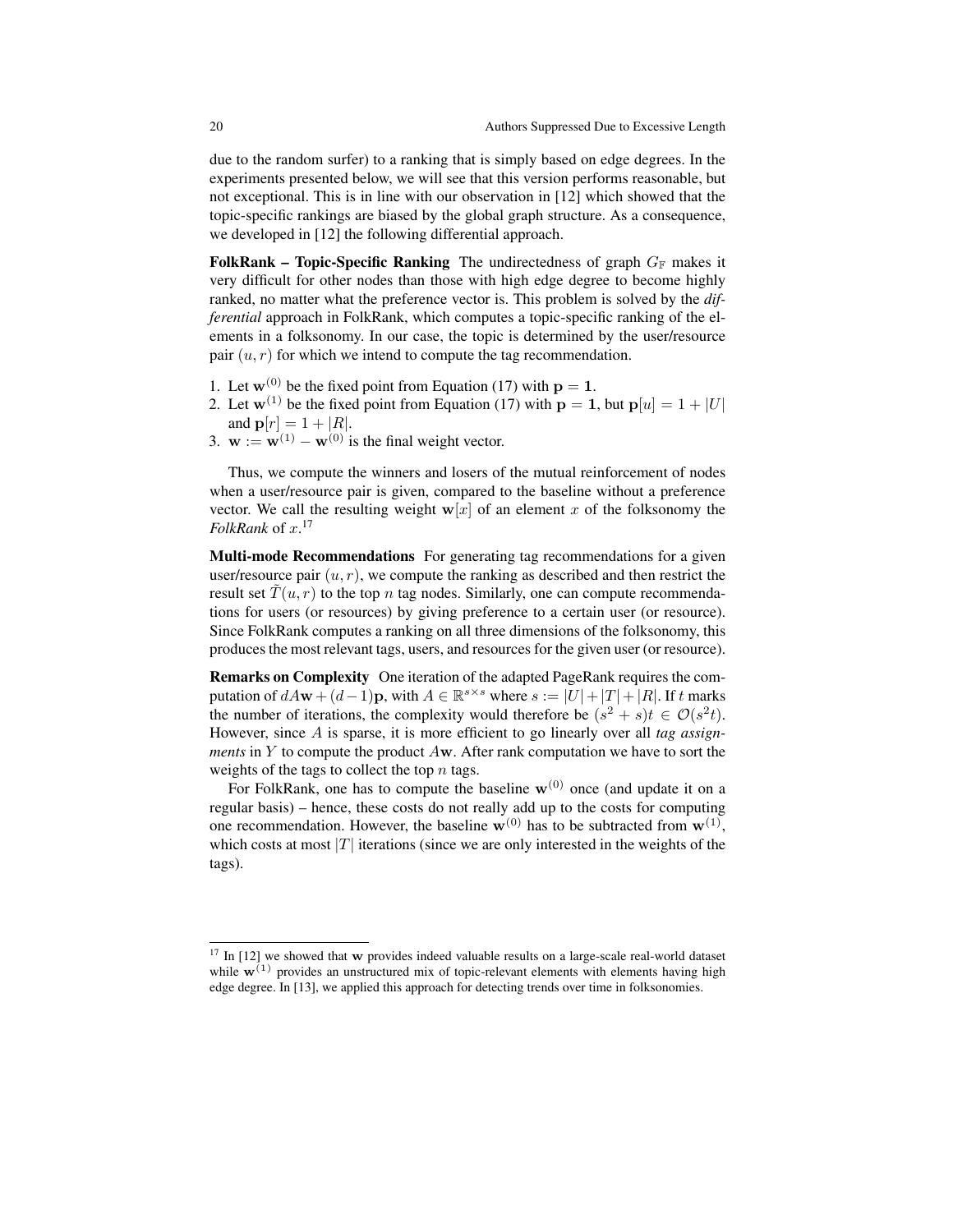### *4.3 Content-Based Social Tagging RS*

All the algorithms described so far do not make explicit use of the resource's content, and hence can be applied to any folksonomy regardless the type of resource. In the following, we shortly discuss some recommenders that make explicit use of resource's content.

#### 4.3.1 Text-Based

Song et al. [31] proposed an approach based on graph clustering for tagging textual resources, like web pages or other kinds of documents. It does not perform personalized recommendations, as it does not examine users individually. In particular, it considers the relationship among documents, tags, and words contained in resources. These relationships are represented in two bipartite graphs. The approach uses two stages:

- In the offline stage, it efficiently performs low rank approximation for the weighted adjacency matrix of the two bipartite graphs, using the Lanczos algorithm [8] for symmetrically partitioning the graphs into multi-class clusters. Moreover, a novel node ranking scheme is proposed to rank the nodes corresponding to tags within each cluster. Next, it applies a Poisson mixture model to learn the document distributions for each class.
- In the online stage, given a document vector, based on the joint probabilities of the tags and the document, tags are recommended for this document based on their within-cluster ranking.

As explained in [31], this two-stage framework can be interpreted as an unsupervisedsupervised learning procedure. During the offline stage, nodes are partitioned into clusters (unsupervised learning) and cluster labels are assigned to document nodes, acting as "class" labels. Moreover, tag nodes are given ranks in each cluster. A mixture model is then built based on the distribution of document and word nodes. In the online stage, a document is classified (supervised learning) into predefined clusters acquired in the first stage by naive Bayes, so that tags can be recommended in the descending orders of their ranks.

Song et al. [31] emphasize the efficiency of the approach, which is guaranteed by the Poisson mixture modeling that allows recommendations in linear-time. Experimental results with two large data sets crawled from CiteULike (9,623 papers and 6,527 tags) and Delicious (22,656 URLs and 28,457 tags) show that recommendations can be provided within one second.

Different content-based methods to suggest tags, given a resource, have also been investigated recently by Illig et al.[14].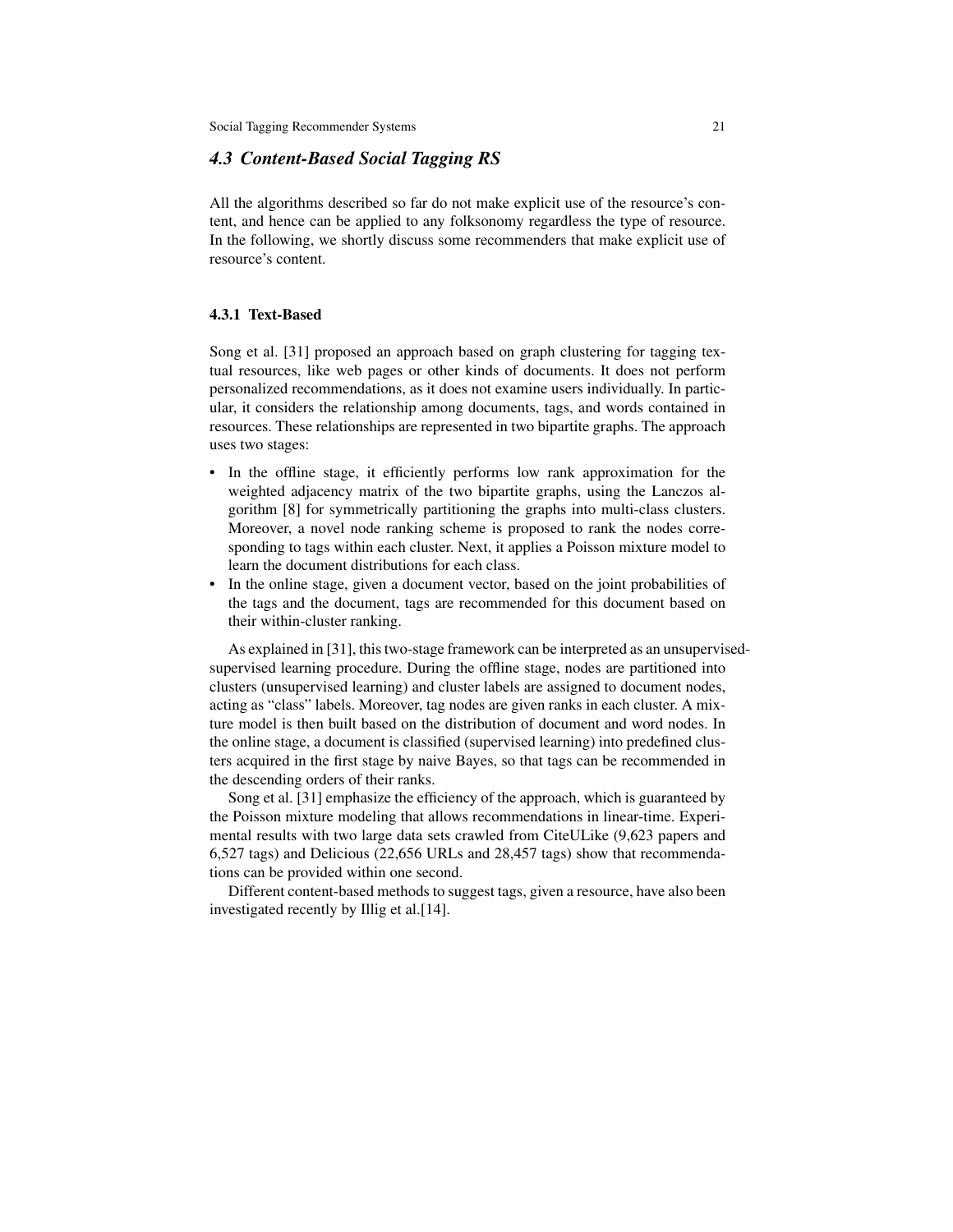#### 4.3.2 Image-Based

Abbasi et al. [1] proposed to use tags as high level features, along with low level image features to train an image classifier on Flickr. Even though this method is not directly applied for RS, it gives some interesting insights about how one can combine tags with low level image features, which could eventually serve as input for a RS. The idea is to first create a vector space from tagging information of images, and then a low level feature space of images using the wavelet transform. These two feature spaces are then joined and used to train a One Class Support Vector Machine (SVM) classifier on the combined feature space.

For creating a feature vector of images based on its tags, a bag-of-words model is used to represent tags as features. Then, the feature vectors are normalized using Term Frequency normalization. Note that this gives low weights to tags in images having a lot of tags. The tag feature vector is then represented as

$$
\mathbf{f_t} := (tf(t_1,r), tf(t_2,r), ..., tf(t_{|T|},r))^{\mathrm{T}},
$$

where  $tf(t, r)$  represents the normalized term frequency value of tag t in resource r.

RGB colors are used for the low level feature extraction. Each image  $r$  is represented as a four-dimensional vector

$$
\mathbf{f}_{\mathbf{r}} := (c_{1,r}, c_{2,r}, c_{3,r}, c_{4,r})^{\mathrm{T}},
$$

where the first component  $c_{1,r}$  is the mean pixel value in the image r and the remaining components represent the red, green, and blue channel respectively.

The feature vectors are then combined, i.e.,

$$
\mathbf{f_{t,r}} := (tf(t_1,r), tf(t_2,r), tf(t_{|T|},r), c_{1,r}, c_{2,r}, c_{3,r}, c_{4,r})^{\mathrm{T}}.
$$

This combined feature vectors are then used as input for training a One Class SVM classifier. Experiments were done in real data collected for Flickr and it was shown that the classifier trained with the combined feature vectors performed considerably better than if trained only with the tag feature vectors or low level image feature vectors alone.

#### 4.3.3 Audio-Based

Eck et al. [5] proposed a method for predicting social tags directly from MP3 files. These tags are called automatic tags (shortly, autotags), because they are directly generated from the musical content. Autotags help in the case where there exist several songs in a collection that are either untagged or poorly tagged. Thus, autotags help to address the "cold-start problem" in music RS. Nevertheless, autotags can be used to smooth the tag space by providing a set of comparable baseline tags for all tracks in a music RS.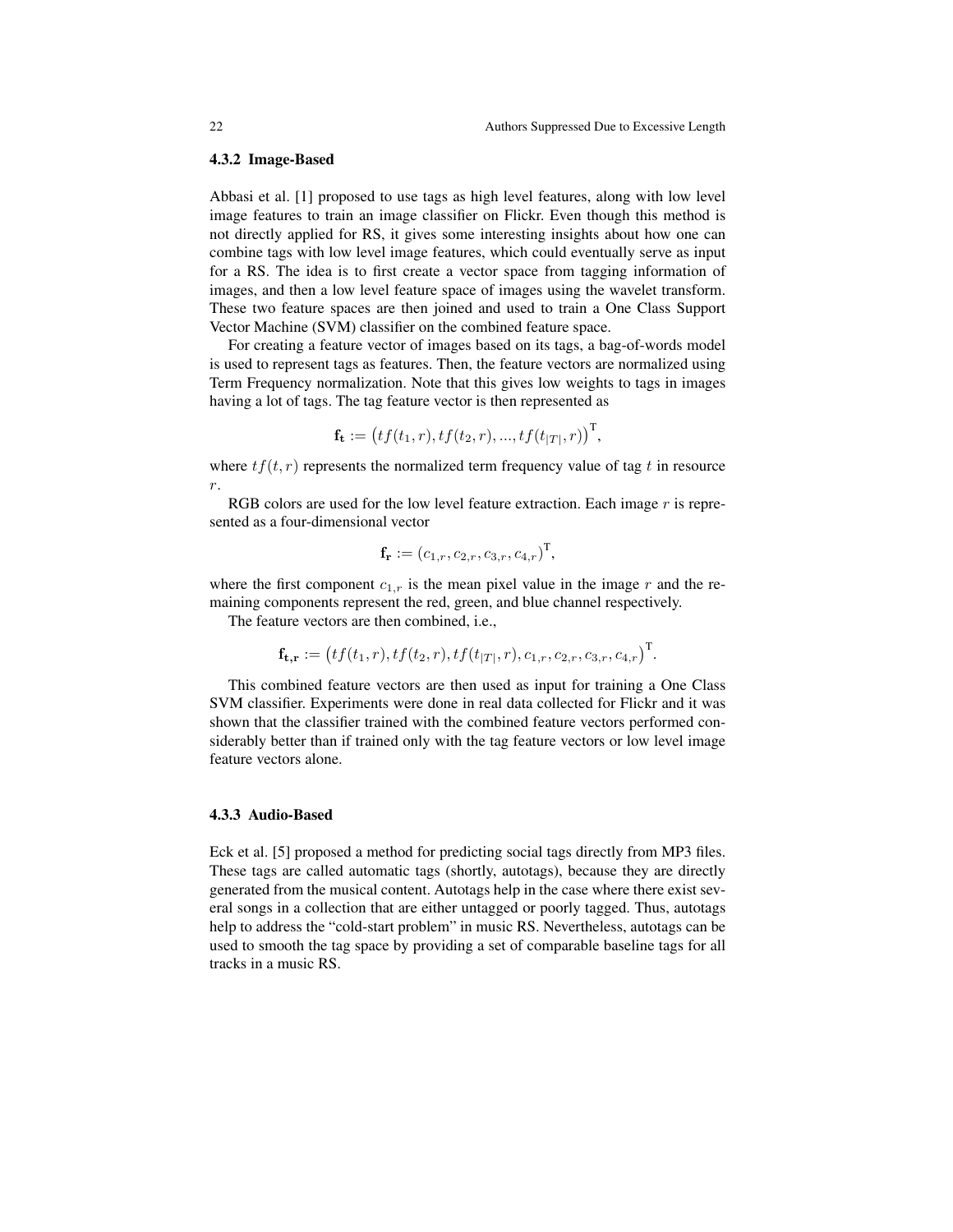Autotags are generated with a machine learning model which uses the metalearning algorithm AdaBoost to predict tags from audio features, such as: Mel-Frequency Cepstral Coefficients (MFCCs), auto-correlation coefficients computed for selected tags inside songs, and spectrogram coefficients sampled by constant-Q frequency. The audio features are calculated over short sliding windows within the song, leading to an overwhelming total number of features. To reduce this number, "aggregated" features were created by computing individual means and standard deviations (i.e., independent Gaussians) of the previous audio features over short (e.g., 5 seconds) windows of feature data.

Feature selection is performed as follows. The model selects features based on a features ability to minimize empirical error. Therefore, it discards features when weak learners associated with those features are being selected too late by AdaBoost.

Due to the high skewness in the frequency of tags, the prediction task is treated as a classification problem. For each tag, prediction is about whether a particular artist has "none", "some" or "a lot" of a particular tag relative to other tags. The quantification of the boundaries between the 3 classes is done by summing the normalized tag counts of all artists, generating a 100-bin histogram for each tag and moving the category boundaries such that an equal number of artists fall into each of the categories.

To generate autotags, the classes have to be transformed into a bag of words to be associated with an artist. Based on the semantics of the 3 classes, this is done by subtracting the value of the "none" bin from the value of the "a lot" bin, because "none" is the opposite of "a lot" (thus the "some" class serves just to make the classifier more selective in predicting "none" and "a lot").

Experimental evaluation of autotag generation was done with 89,924 songs for 1,277 artists, which resulted to more than 1 million 5 seconds aggregated features. Focus was given on the 60 most popular tags from the social online radio station Last.fm. These tags included genres such as "Rock", and tags related to mood like "chillout". The classification errors where significantly lower than the random errors. As described by the authors [5], performance should be compared against other classifiers, like SVM or neural networks, in order to better assess the merit of the approach.

### *4.4 Evaluation Protocols and Metrics*

In the following we present some of the protocols and metrics used for the evaluation of the different recommendation modes.

Resource Recommendations For evaluating tag-aware resource recommenders, the usual protocols and metrics used for traditional RS can be directly used [9].

Tag Recommendations For evaluating tag recommenders, there are two possible scenarios that can eventually lead to two different evaluation protocols: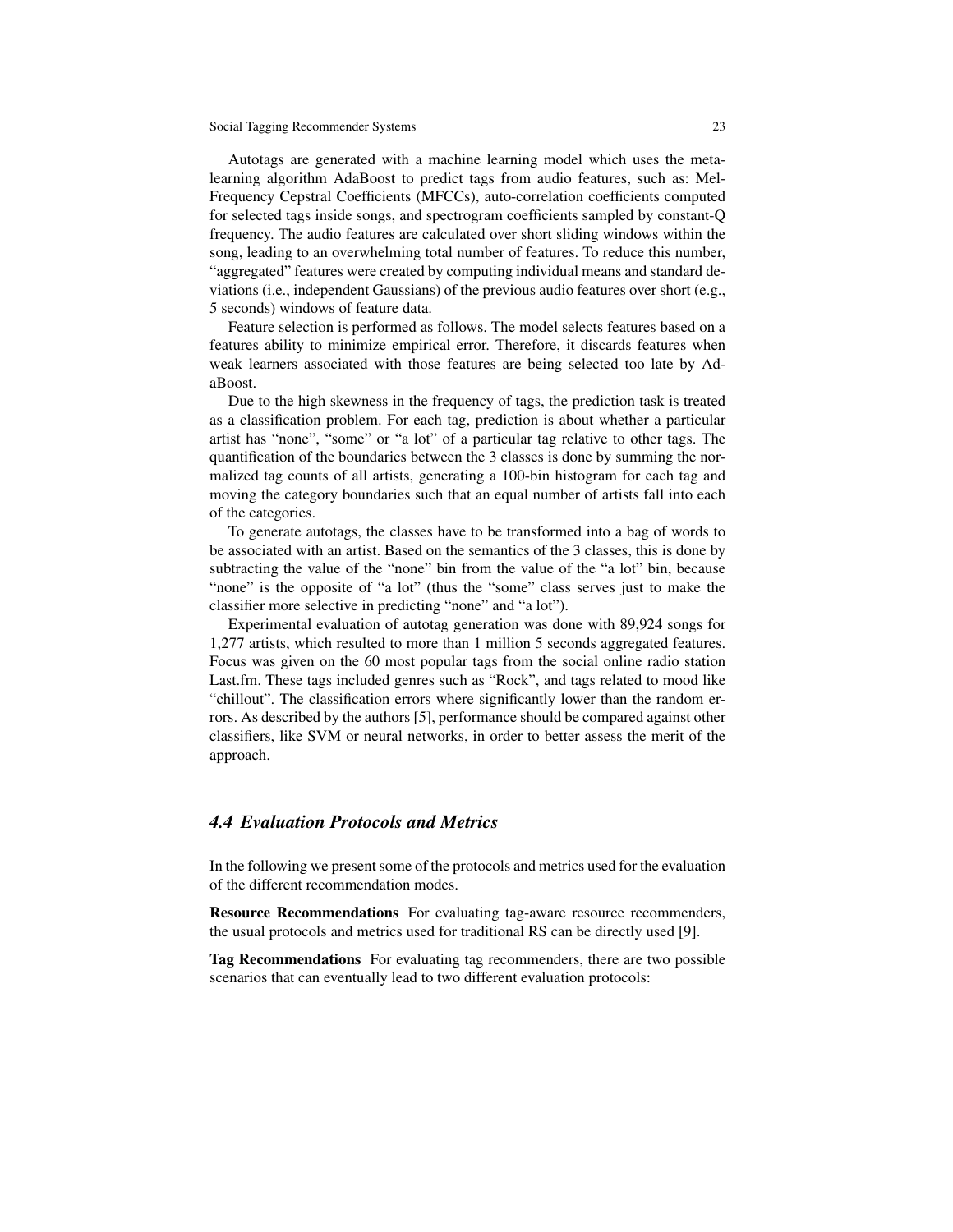- 'New post': A user selects a resource that he has not tagged yet and the system tries to suggest a personalized list of  $N$  tags for this resource to the user. This protocol was first used in [24, 16] and was called *LeaveOnePostOut* protocol. For each user  $u$ , a separate training set is generated by removing all tags of one of his resources  $r_u$ , which has been selected randomly. The training set is then the folksonomy  $(U, T, R, Y')$  with  $Y' := Y \setminus (\{u\} \times \text{tags}(u, r_u) \times \{r_u\})$  where  $\text{tags}(u, r_u)$  is the set of tags used by user u for  $r_u$ . The task is then to generate a prediction that is close to  $\text{tags}(u, r_u)$ . This reproduces the scenario in which a user has an untagged resource for which the system tries to generate useful recommendations.
- 'Tagging refinement': A user selects a resource that he has already tagged in the past and the system suggests a personalized list of  $N$  additional tags that the user might want to use for improving his tagging for the resource. This protocol was first introduced in [34]. The idea is to split the tag assigments into past (training set) and future tag assigments (test set). This reflects the scenario where users gradually tag items and receive recommendations before they provide all their tags.

For both protocols the usual precision, recall and f1-measure metrics are commonly used [15, 34, 11, 26]:

$$
\text{Recall}\left(\tilde{T}(u,r_u)\right) = \frac{|\text{tags}(u,r_u) \cap \tilde{T}(u,r_u)|}{|\text{tags}(u,r_u)|} \tag{18}
$$

$$
Precision\left(\tilde{T}(u, r_u)\right) = \frac{|\text{tags}(u, r_u) \cap \tilde{T}(u, r_u)|}{|\tilde{T}(u, r_u)|}
$$
\n(19)

F1-measure 
$$
(\tilde{T}(u, r_u)) = \frac{2 \cdot \text{Recall}(\tilde{T}(u, r_u)) \cdot \text{Precision}(\tilde{T}(u, r_u))}{\text{Recall}(\tilde{T}(u, r_u)) + \text{Precision}(\tilde{T}(u, r_u))}
$$
 (20)

Furthermore, both scenarios can be applied in an online setting, where the recommendations are computed in real time and shown to the user during annotation of a resource.<sup>18</sup> One can then record if the user clicked on one of the recommended tags or otherwise used the recommendation (e.g., with autocompletion mechanisms). This setting is probably the most realistic one and gives a good measure on how the user liked the recommendation. However, it is pretty laborious to set up and needs a system with active users. There are also some users which don't click on recommendations or use autocompletion which whould affect this evaluation.

User Recommendations For the task of user recommendation, the system suggests to the target user a personalized list of  $N$  users, which form his neighborhood. Some systems, like Last.fm, provide information about links between users (in Last.fm socially connected users are called *neighbors*). If such information is

<sup>&</sup>lt;sup>18</sup> This was one of the tasks of the ECML PKDD Discovery Challenge 2009 – see http://www.kde. cs.uni-kassel.de/ws/dc09/.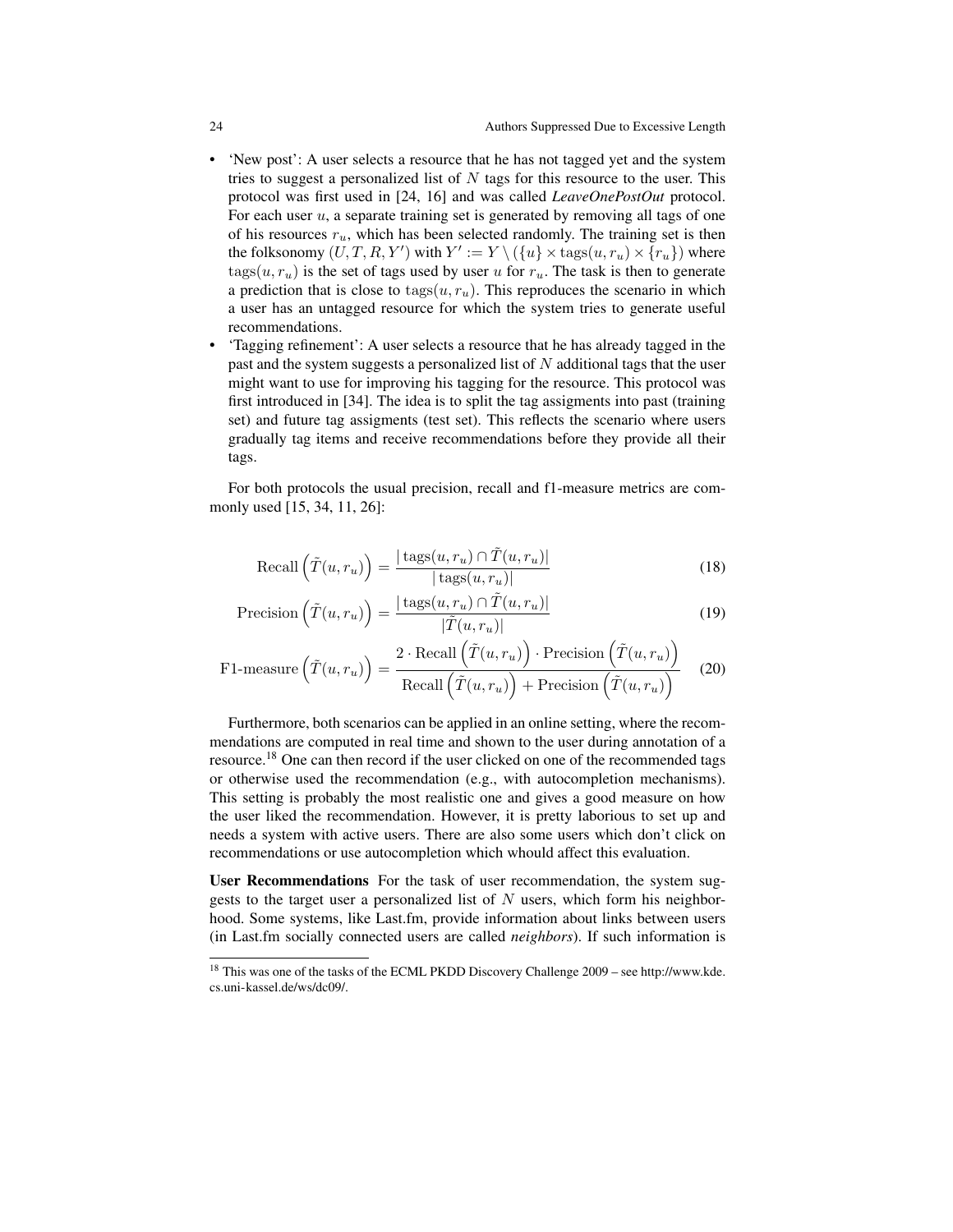available, then it can serve as a ground truth for the evaluation of user recommendation. In cases where such ground truth is not available (like in Bibsonomy), the evaluation of user recommendation can be performed along the lines of evaluating user communities, most notably by calculating the item similarities within them as described in [22]. In particular, in a social bookmarking system (like BibSonomy), for each web resource, its first (home) page can be crawled and preprocessed to create a vector of terms. This way, between any two web resources, their cosine similarity can be computed as follows. For each test user's neighborhood (i.e., most similar users), the Average Cosine Similarity (ACS) of all web resource pairs inside the neighborhood can be computed. ACS corresponds to the intra-neighborhood similarity. Moreover, from a selected number of random neighborhood pairs among all test users' neighborhoods, the average pairwise web resource similarity between every two neighborhoods can be computed. This measure corresponds to the interneighborhood similarity. Therefore, the quality of recommended user-neighborhood is judged according both to its intra-neighborhood similarity (the higher the better) and to its inter-neighborhood-similarity (the lower the better).

### 5 Comparison of Algorithms

In this section, we briefly discuss the main advantages and disadvantages of the algorithms presented in Section 4. Note that we just consider the non content-based algorithms since they can be compared under a common basis.

We saw in Section 4.1 that in order to apply standard CF-based algorithms to folksonomies, some data transformation must be performed. Such transformations lead to information loss, which can lower the recommendation quality. Another well known problem with CF-based methods is that eventually large projection matrices must be kept in memory, which can be time/space consuming and thus compromise real-time recommendations. Another problem is that for each different mode to be recommended, the algorithm must be eventually changed, demanding an additional effort for offering multi-mode recommendations.

FolkRank builds on PageRank and proved to give significantly better tag recommendations than CF (c.f.  $[15]$ ). This method also allows for mode switching with no change in the algorithm. Moreover, as well as CF-based algorithms, FolkRank is robust against online updates since it does not need to be trained every time a new user, resource or tag enters the system. However, FolkRank is computationally expensive and not trivially scalable, making it more suitable for systems where real-time recommendations is not a requirement.

Similarly to FolkRank, tensor factorization methods also work directly over the ternary relation of the folksonomy. Although the tensor reconstruction phase can be costly, it can be performed offline. After the lower dimensional tensor is computed, the recommendations can be done fastly, making these algorithms suitable for realtime recommendations. A potential disadvantage of tensor factorization methods is that easy mode switching can only be achieved if one consider that the different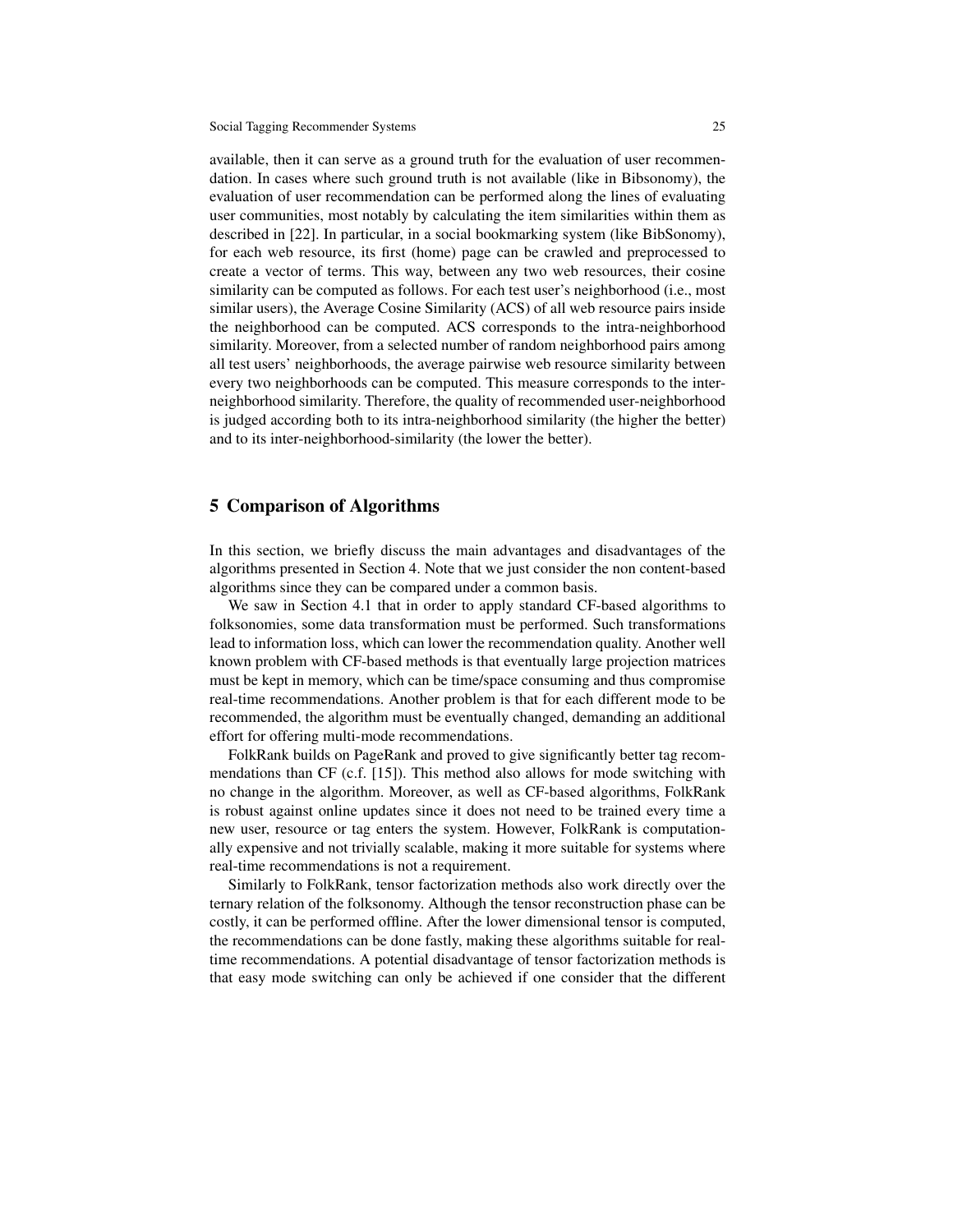Fig. 10 F-Scores for Top-1, Top-2 to Top-10 lists on a snapshot of the BibSonomy dataset. FolkRank, PageRank and HOSVD are compared to RTF with an increasing number of dimensions under the *LeaveOnePostOut* protocol [26].



recommendation problems, i.e., user/resource/tag, can be addressed by minimizing the same error function. If one chooses HOSVD for example, the reconstructed tensor can be used for multi-mode recommendations with trivial mode switching, but at the cost of evtl. solving the wrong problem: HOSVD minimizes a least-square error function while social tagging RS are more related to ranking. If one tries to optimally reconstruct the tensor w.r.t. an error function targeted to a specific recommendation mode on the other hand, accuracy is eventually improved, but at the cost of making mode switching more involved. Figure 10 shows a comparison between some of the aforementioned algorithms in a snapshot of the BibSonomy dataset for the tag recommendation problem(c.f. [26]). Note that the best method is RTF followed by FolkRank and HOSVD.

Table 2 summarizes this discussion. Note that the absence of a "X" in Table 2 indicates that the corresponding property is not trivially achieved by the algorithm being considered.

|              | Method Scalable Multi-mode recommendation Keeps Ternary Relation Online Update |  |
|--------------|--------------------------------------------------------------------------------|--|
| CF-based     |                                                                                |  |
| Folkrank     |                                                                                |  |
| <b>HOSVD</b> |                                                                                |  |
| <b>RTF</b>   |                                                                                |  |

Table 2 Summary of algorithms' advantages and disadvantages.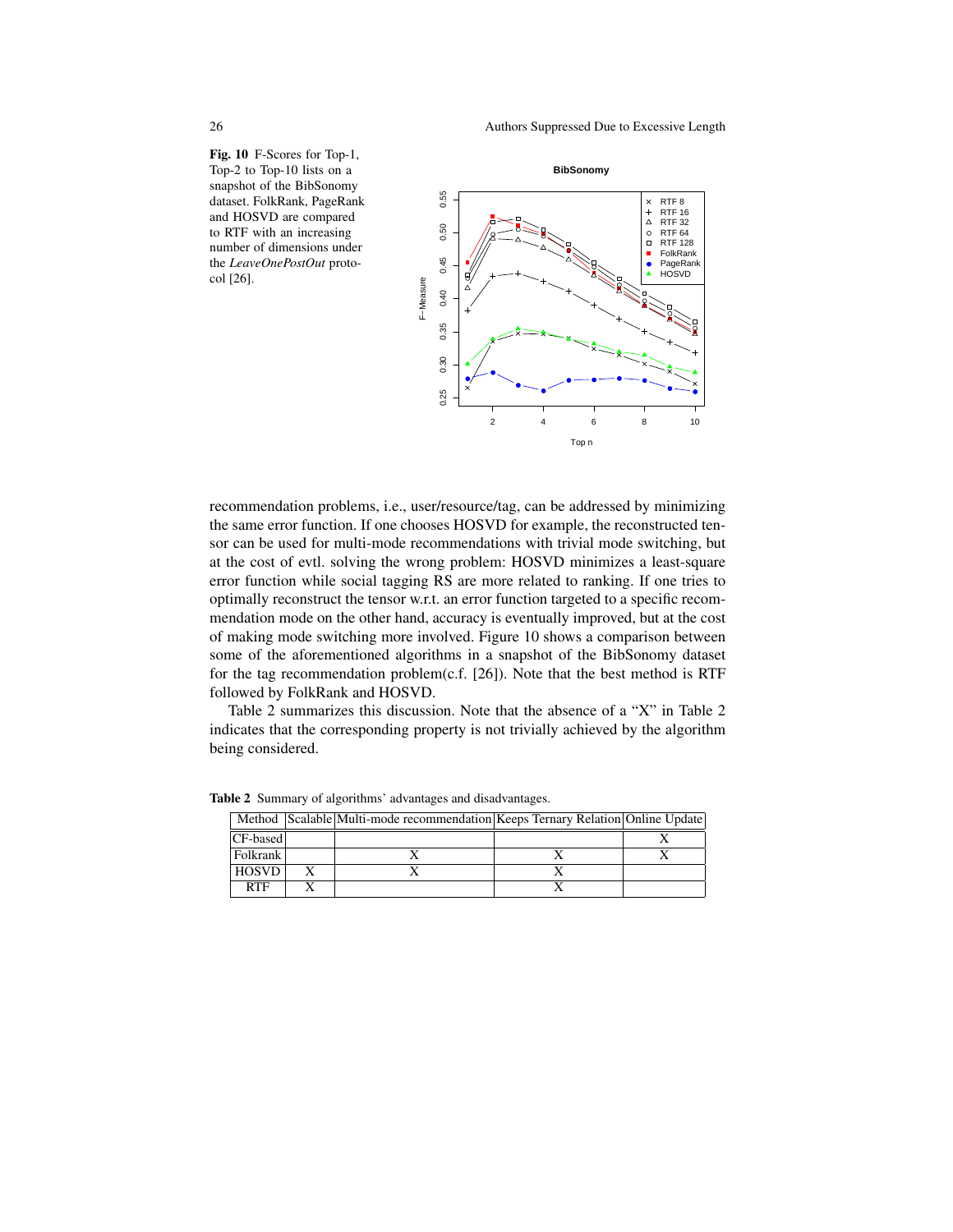#### 6 Conclusions and Research Directions

The Web 2.0 represents a shift of paradigm from the Web-as-information-source to a Web-as-participation-platform where users can upload content, exercise control over that content, and therefore add value to the application as they use it. Among the most prominent family of Web 2.0 applications are the Social Tagging Systems, which promote the sharing of user's tags/resources by exposing them to other users. Due to the increasing popularity of these systems, issues like information overload rapidly become a problem. RS proved to be well suited for this kind of problem in the past and are thus a prominent solution for tackling the information overload in the Web's next generation. In this chapter we presented:

- The data structures of folksonomies, stressing the differences in comparison to the ones used by traditional RS.
- The different modes that can be recommended in STS.
- RS deployed in real STS, stressing the challenges and requirements for doing so.
- Different ways of acquiring tags and how they can affect recommender algorithms.
- Algorithms that:
	- reduce the data dimensionality in order to apply standard CF algorithms,
	- operate directly on the ternary relational data of folksonomies,
	- exploit the content of resources.
- Evaluation protocols and metrics.
- Comparison of the algorithms in terms of pros and cons.

Although the methods that transform the original folksonomy data allow the direct application of standard CF-based algorithms, the transformation inevitably cause some loss of information, which can lower the overall recommendation quality. Some methods try to overcome this problem by doing some sort of ensemble over the different data projections resulting from the transformation, which adds additional free parameters to the problem in order to control the influence of each component. A more natural solution is to operate over the original ternary relation of a folksonomy, which requires the development of new RS algorithms such as FolkRank, that explores the folksonomy hypergraph, or the ones based on tensor factorization. Although FolkRank is known for its high predictive quality, it suffers from scalability problems, and so an interesting research direction is to investigate ways of making it scale.

Tensor factorization for social tagging RS is a recent and prominent field. The research work on this topic has just started to uncover the benefits that those methods have to offer. A particularly appealing research direction concerns investigating tensor factorization models that feature both high recommendation accuracy and easy mode switching.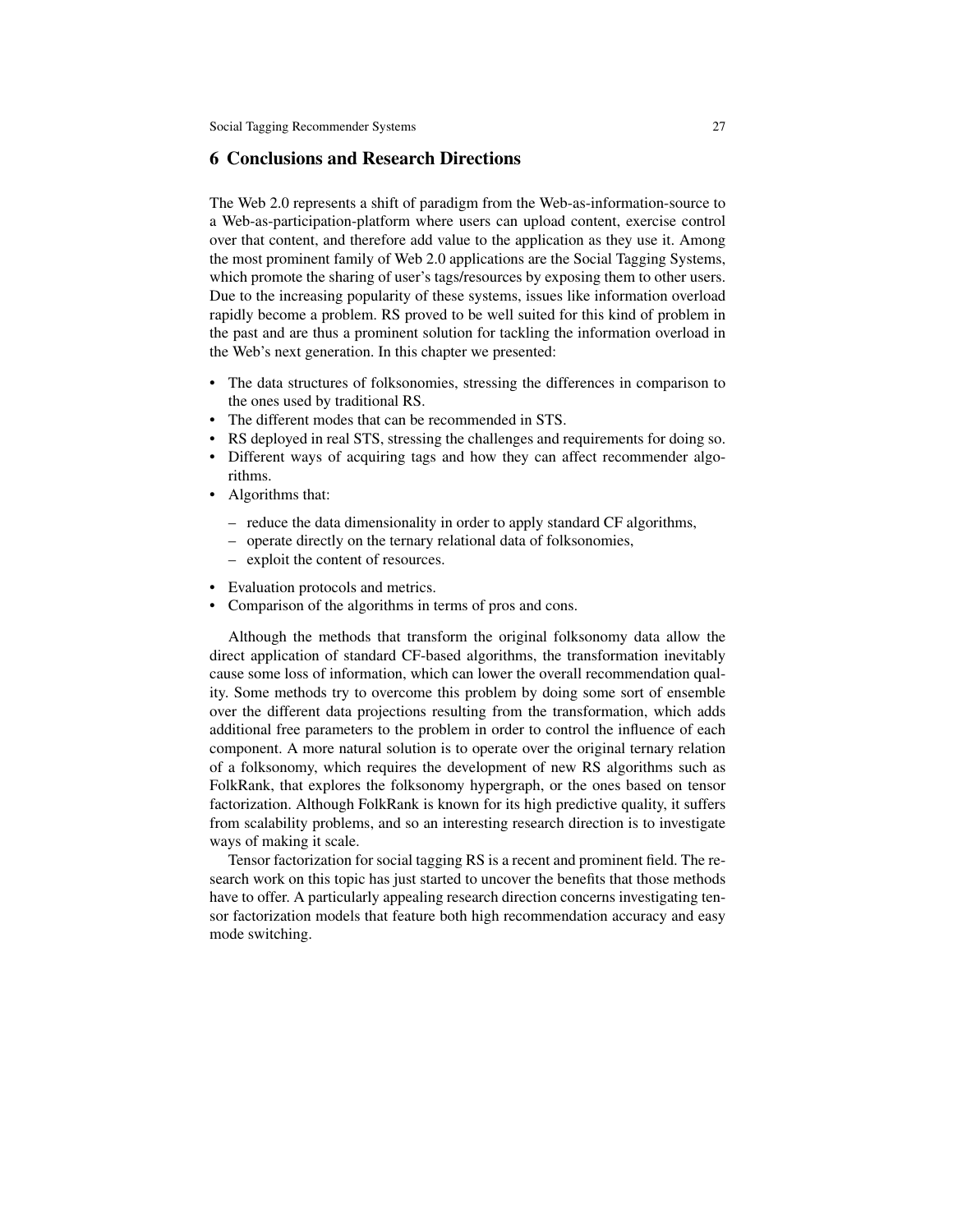As pointed out before, folksonomies usually do not contain numerical ratings, but recently the GroupLens<sup>19</sup> research group released a folksonomy dataset in which numerical ratings for the tagged resources are also given.<sup>20</sup> This represents several research opportunities on how to exploit the resource's rating information in order to improve recommendations. In this case, a single data structure for all the modes, such as tensors or hypergraphs, would evtl. fail since the ratings are only related to user-resource pairs and not to tags. Similar issues can be investigated for contentbased methods. We saw that content-based methods usually disregard the user information, but past research shows that hybrid methods that combine user preferences with resource's content usually lead to better recommenders. Here, again, tensor or hypergraph representations would evtl. fail since resources' content are only related to the resources but not to the users or tags. So hybrid-based methods that perform some sort of fusion between folksonomy representations and resources' content would be a valuable contribution to the area.

Other topics that were not covered in this chapter, but are nevertheless interesting research directions, concern, for example, recommendations' novelty and serendipity [42], i.e., tags, users and/or resources that are potentially interesting but not obvious; modeling social wisdom for recommendations [38, 28], i.e., explicit friendship strength and mutual trust relations among users, that are evtl. orthogonal to similarities of interests and behavior, are modeled and used to improve RS quality.

#### **References**

- 1. Rabeeh Abbasi, Marcin Grzegorzek, and Steffen Staab. Using colors as tags in folksonomies to improve image classification. In *Poster at Semantics And digital Media Technologies (SAMT)*, 2008.
- 2. Sergey Brin and Lawrence Page. The Anatomy of a Large-Scale Hypertextual Web Search Engine. *Computer Networks and ISDN Systems*, 30(1-7):107–117, April 1998.
- 3. Mukund Deshpande and George Karypis. Item-based top-n recommendation algorithms. *ACM Trans. Inf. Syst.*, 22(1):143–177, 2004.
- 4. P. Drineas and M. W. Mahoney. A randomized algorithm for a tensor-based generalization of the svd. *Linear Algebra and Its Applications*, 420(2–3):553–571.
- 5. Douglas Eck, Paul Lamere, Thierry Bertin-Mahieux, and Stephen Green. Automatic generation of social tags for music recommendation. In *Advances in Neural Information Processing Systems*, volume 20, 2007.
- 6. Claudiu S. Firan, Wolfgang Nejdl, and Raluca Paiu. The benefit of using tag-based profiles. In *LA-WEB '07: Proceedings of the 2007 Latin American Web Conference*, pages 32–41, Washington, DC, USA, 2007. IEEE Computer Society.
- 7. Bernhard Ganter and Rudolf Wille. *Formal Concept Analysis: Mathematical Foundations*. Springer, Berlin – Heidelberg, 1999.
- 8. Gene H. Golub and Charles F. Van Loan. *Matrix computations (3rd ed.)*. Johns Hopkins University Press, Baltimore, MD, USA, 1996.
- 9. Jonathan L. Herlocker, Joseph A. Konstan, Loren G. Terveen, and John T. Riedl. Evaluating collaborative filtering recommender systems. *ACM Trans. Inf. Syst.*, 22(1):5–53, 2004.

<sup>19</sup> http://www.grouplens.org/

<sup>20</sup> This dataset can be downloaded at http://www.grouplens.org/node/73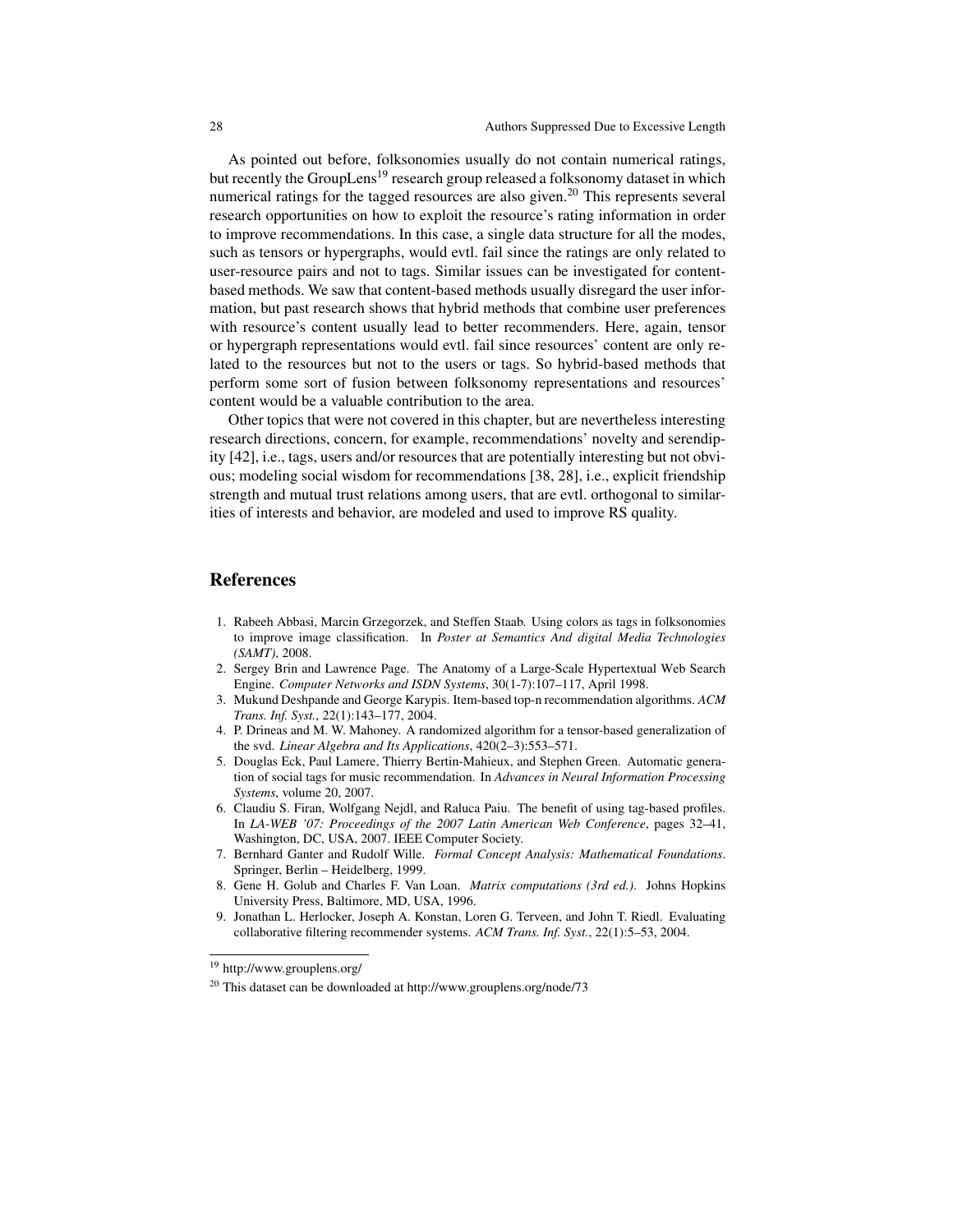- 10. Thomas Hofmann. Probabilistic latent semantic analysis. In *In Proc. of Uncertainty in Artificial Intelligence, UAI99*, pages 289–296, 1999.
- 11. Andreas Hotho, Dominik Benz, Robert Jaschke, and Beate Krause, editors. ¨ *ECML PKDD Discovery Challenge 2008 (RSDC'08)*. Workshop at 18th Europ. Conf. on Machine Learning (ECML'08) / 11th Europ. Conf. on Principles and Practice of Knowledge Discovery in Databases (PKDD'08), 2008.
- 12. Andreas Hotho, Robert Jäschke, Christoph Schmitz, and Gerd Stumme. Information retrieval in folksonomies: Search and ranking. In York Sure and John Domingue, editors, *The Semantic Web: Research and Applications*, volume 4011 of *Lecture Notes in Computer Science*, pages 411–426, Heidelberg, June 2006. Springer.
- 13. Andreas Hotho, Robert Jäschke, Christoph Schmitz, and Gerd Stumme. Trend detection in folksonomies. In *Proc. First International Conference on Semantics And Digital Media Technology (SAMT)*, volume 4306 of *LNCS*, pages 56–70, Heidelberg, Dec 2006. Springer.
- 14. Jens Illig, Andreas Hotho, Robert Jäschke, and Gerd Stumme. A comparison of contentbased tag recommendations in folksonomy systems. In *Postproceedings of the International Conference on Knowledge Processing in Practice (KPP 2007)*, 2009 (to appear).
- 15. Robert Jaschke, Leandro Marinho, Andreas Hotho, Lars Schmidt-Thieme, and Gerd Stumme. ¨ Tag recommendations in social bookmarking systems. *AI Communications*, pages 231–247, 2008.
- 16. Robert Jaschke, Leandro Balby Marinho, Andreas Hotho, Lars Schmidt-Thieme, and Gerd ¨ Stumme. Tag recommendations in folksonomies. In *Knowledge Discovery in Databases: PKDD 2007, 11th European Conference on Principles and Practice of Knowledge Discovery in Databases*, volume 4702 of *Lecture Notes in Computer Science*, pages 506–514, Berlin, Heidelberg, 2007. Springer.
- 17. Jon M. Kleinberg. Authoritative sources in a hyperlinked environment. *Journal of the ACM*, 46(5):604–632, 1999.
- 18. Tamara G. Kolda and Brett W. Bader. Tensor decompositions and applications. *SIAM Review*, 51(3), September 2009. In press.
- 19. Tamara G. Kolda and Jimeng Sun. Scalable tensor decompositions for multi-aspect data mining. In *ICDM 2008: Proceedings of the 8th IEEE International Conference on Data Mining*, pages 363–372, December 2008.
- 20. Leslie Lamport. *LaTeX: A Document Preparation System*. Addison-Wesley, 1986.
- 21. F. Lehmann and R. Wille. A triadic approach to formal concept analysis. In G. Ellis, R. Levinson, W. Rich, and J. F. Sowa, editors, *Conceptual Structures: Applications, Implementation and Theory*, volume 954 of *Lecture Notes in Computer Science*, pages 32–43. Springer, 1995.
- 22. Xin Li, Lei Guo, and Yihong Eric Zhao. Tag-based social interest discovery. In *WWW '08: Proceeding of the 17th international conference on World Wide Web*, pages 675–684, New York, NY, USA, 2008. ACM.
- 23. M. Srikanth M. Tatu and T. D'Silva. Tag recommendations using bookmark content. In *Proceedings of the ECML PKDD Discovery Challenge at 18th Europ. Conf. on Machine Learning (ECML'08) / 11th Europ. Conf. on Principles and Practice of Knowledge Discovery in Databases (PKDD'08)*, 2008.
- 24. Leandro Balby Marinho and Lars Schmidt-Thieme. Collaborative tag recommendations. In *Proceedings of 31st Annual Conference of the Gesellschaft fur Klassifikation (GfKl), Freiburg ¨* , pages 533–540. Springer, 2007.
- 25. Oren Patashnik. BibTeXing, 1988. (Included in the BIBT<sub>E</sub>X distribution).
- 26. Steffen Rendle, Leandro B. Marinho, Alexandros Nanopoulos, and Lars S. Thieme. Learning optimal ranking with tensor factorization for tag recommendation. In *KDD '09: Proceedings of the 15th ACM SIGKDD international conference on Knowledge discovery and data mining*, pages 727–736. ACM, 2009.
- 27. P. Resnick, N. Iacovou, M. Suchak, P. Bergstorm, and J. Riedl. Grouplens: An open architecture for collaborative filtering of netnews. In *Proc. of ACM 1994 Conference on Computer Supported Cooperative Work*, pages 175–186, Chapel Hill, North Carolina, 1994. ACM.